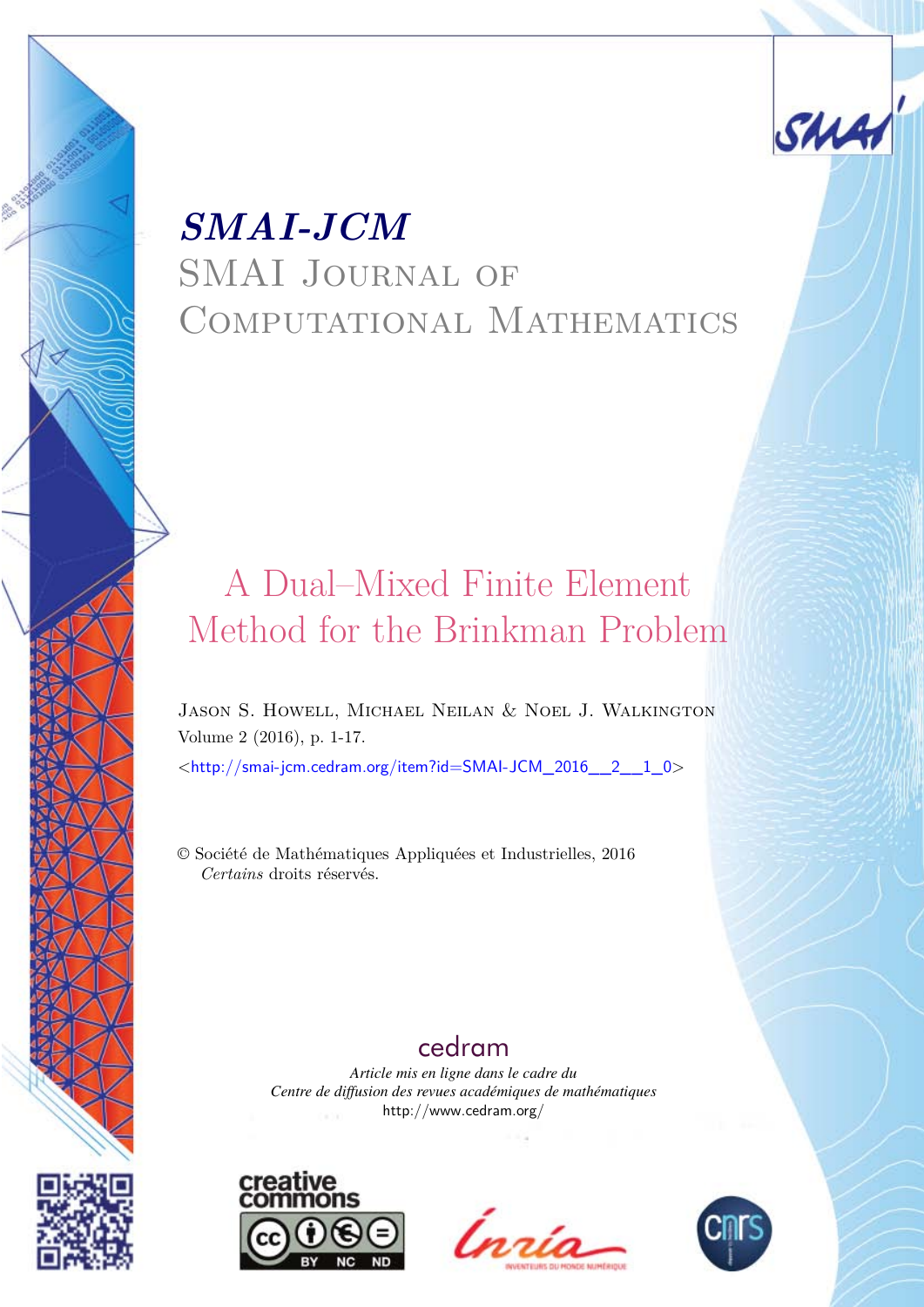# **A Dual–Mixed Finite Element Method for the Brinkman Problem**

JASON S. HOWELL<sup>1</sup> MICHAEL NEILAN<sup>2</sup> Noel J. Walkington <sup>3</sup>

<sup>1</sup> Department of Mathematics, College of Charleston, Charleston, SC 29424 *E-mail address*: [howelljs@cofc.edu](mailto:howelljs@cofc.edu)

 $^2$  Department of Mathematics, University of Pittsburgh, Pittsburgh, PA 15260  $\,$ *E-mail address*: [neilan@pitt.edu](mailto:neilan@pitt.edu)

<sup>3</sup> Department of Mathematical Sciences, Carnegie Mellon University, Pittsburgh, PA 15213 *E-mail address*: [noelw@andrew.cmu.edu.](mailto:noelw@andrew.cmu.edu)

**Abstract.** A mixed variational formulation of the Brinkman problem is presented which is uniformly well– posed for degenerate (vanishing) coefficients under the hypothesis that a generalized Poincaré inequality holds. The construction of finite element schemes which inherit this property is then considered.

**Math. classification.** 65N30, 65N12. **Keywords.** Brinkman, Stokes, Darcy, mixed methods.

# 1. **Introduction**

The focus of this work is the development of mixed finite element schemes for the stationary Brinkman problem. Given a bounded and connected domain  $\Omega \subset \mathbb{R}^d$  ( $d = 2, 3$ ) with Lipschitz continuous boundary  $\Gamma$ , the problem is given by

<span id="page-1-0"></span>
$$
\alpha(x)u - \text{div}\left(\nu(x)(\nabla u + \nabla u^T) - pI\right) = f \quad \text{in } \Omega,
$$
  
\n
$$
\text{div}(u) = g \quad \text{in } \Omega,
$$
  
\n
$$
u = u_{\Gamma} \quad \text{on } \Gamma.
$$
\n(1.1)

Here *u* is velocity, *p* is pressure,  $\alpha(x) \geq 0$  is the dynamic viscosity divided by permeability, and  $\nu(x) \geq 0$  is the effective viscosity. With the usual definition of the Lebesgue space  $L^2(\Omega)$ , the external force *f* is assumed to be in  $(L^2(\Omega))^d$  and  $g \in L^2(\Omega)$  satisfies  $\int_{\Omega} g dx = \int_{\Gamma} u_{\Gamma} \cdot n ds$ .

In a manner similar to dual-mixed methods for the Stokes and Navier-Stokes problems [\[17,](#page-16-0) [18\]](#page-16-1), the work presented here constructs a dual-mixed variational formulation of [\(1.1\)](#page-1-0) in which the fluid velocity, the fluid stress, and the deviatoric part of the velocity gradient are the primary unknowns. This construction results in a twofold saddle point problem whose coercivity is guaranteed for all meaningful *α, ν* under a generalized Poincaré inequality. Based on this formulation, two classes of finite element methods are presented and analyzed, one of which utilizes classical finite element spaces, while the other is based on a discrete pivoting strategy. The former method is convergent, yet sub–optimal by one order, while the latter method converges with optimal order for all physically relevant *α* and *ν*.

The Brinkman problem arises in a homogenized model of fluid flow in porous media [\[24,](#page-17-0) [1,](#page-15-0) [2,](#page-15-1) [4,](#page-16-2) [32\]](#page-17-1). An example physical domain for the Brinkman problem is given in Figure [1.1,](#page-2-0) in which each subdomain of  $\Omega$  corresponds to a different medium and effective viscosity in [\(1.1\)](#page-1-0).

The second author was supported in part by the National Science Foundation grant DMS–1417980 and the Alfred Sloan Foundation. The third author was supported in part by National Science Foundation grants DMS–1418991 and DMREF–1434734. This work was also supported by the NSF through the Center for Nonlinear Analysis.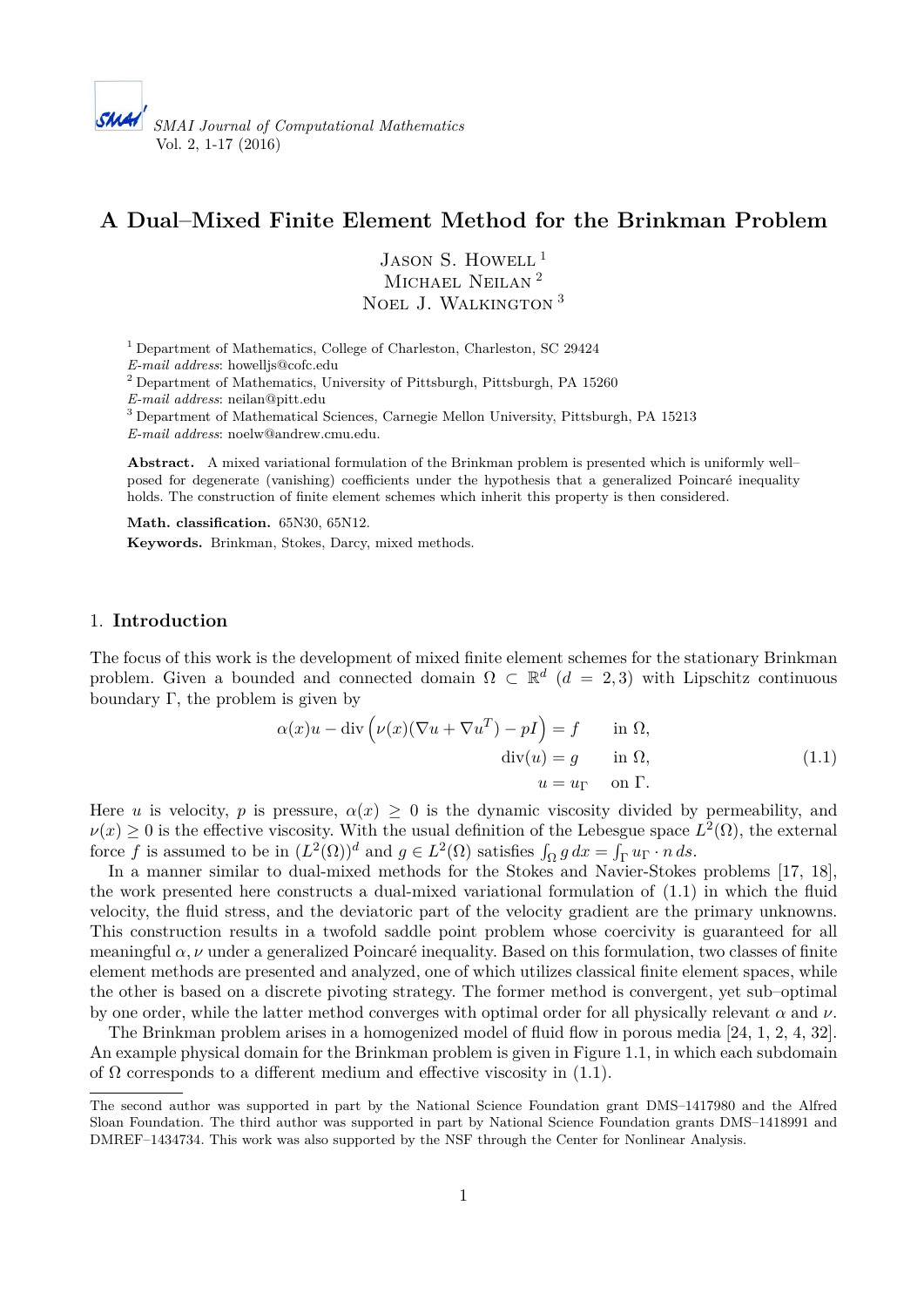<span id="page-2-0"></span>

FIGURE 1.1. Typical flow configuration for the Brinkman problem.

The Brinkman model is also employed in several application areas, including filtration [\[28\]](#page-17-2), groundwater flow through permeable membranes  $[10]$ , liquid and vapor flow in heat pipes  $[21]$ , flow through  $permeable$  textile microstructures  $[14]$ , computational fuel cell dynamics  $[37]$ , vascular tissue engineerbioreactors for tissue regeneration [28, [29\]](#page-17-5). ing [\[3\]](#page-16-6), and bioreactors for tissue regeneration [\[30,](#page-17-4) 34].

Mathematically, the Brinkman problem  $(1.1)$  resembles both the Stokes problem for fluid flow and the Darcy problem for flow in porous media. Indeed, when  $\alpha = 0$  and  $\nu > 0$ , the Stokes problem is recovered; alternately if  $\nu = 0$  and  $\alpha > 0$ , [\(1.1\)](#page-1-0) is the Darcy problem. When  $\nu$  and  $\alpha$  are both positive constants, the problem  $(1.1)$  also arises in semidiscrete formulations of the nonstationary Stokes problem [\[13\]](#page-16-7), and in this case  $\alpha$  represents the reciprocal of a time step. Each of these individual stokes problem  $[10]$ , and in this case a represents the reciprocar of a time step. Each or these marviolations have been studied extensively, and stable finite element schemes are widely employed for computing approximate solutions. Additionally, coupled Stokes and Darcy flows, which pose different computing approximate solutions. Additionally, coupled Stokes and Darcy flows, which pose different equations in subdomains of  $\Omega$  with various coupling conditions, have been studied extensively (the reader is referred to [\[9,](#page-16-8) [20,](#page-16-9) [12,](#page-16-10) [26\]](#page-17-6) for a sample of recent developments in that direction). Mathematically, the Brinkman problem [\(1.1\)](#page-1-0) resembles both the Stokes problem for fluid flow and

Constructing finite element methods to solve [\(1.1\)](#page-1-0) for arbitrary choices of  $\alpha, \nu \geq 0$  is challenging. This stems from the fundamental differences in the function spaces used to construct the variational form of  $(1.1)$  for the two extreme cases: in the Darcy limit  $(\nu \to 0)$ , the standard mixed velocity-pressure formulation of [\(1.1\)](#page-1-0) requires  $H(\Omega; \text{div}) - L^2(\Omega)$  compatibility, while in the Stokes limit ( $\alpha \to$ 0), the standard mixed formulation requires  $H^1(\Omega) - L^2(\Omega)$  compatibility.

One approach to address this problem is to construct non-conforming finite element spaces by modifying  $H(\Omega; \text{div}) - L^2(\Omega)$  compatible spaces. Such efforts have been undertaken by by Mardal, Tai, and Winther [25], Tai and Winther [35] for the case  $\nu \to 0$  assuming  $\alpha > 0$ , and Xie, Xu, and Xue [\[37\]](#page-17-3) for the case  $\nu > 0, \alpha \ge 0$ . Guzmán and Neilan [15] construct nonconforming spaces for  $\nu, \alpha > 0$ that satisfy mass-conservation properties. Alternately, the work of Stenberg and his collaborators [\[19,](#page-16-12) [16,](#page-16-13) [22,](#page-16-14) [23\]](#page-17-9) approaches the Brinkman problem by modifying the mixed term in the velocity-pressure variational formulation depending on the particular value of *ν* (assuming  $\alpha > 0$ ). Other approaches<br>to the classical velocity-pressure formulation of the Brinkman problem include [38, 31]. A different to the classical velocity-pressure formulation of the Brinkman problem include [\[38,](#page-17-10) [31\]](#page-17-11). A different approach is to consider an alternative to the classical velocity-pressure mixed variational formulation of [\(1.1\)](#page-1-0). In this direction, Gatica, Gatica, and Márquez [\[11\]](#page-16-15) construct a variational formulation for the Brinkman problem (with  $q = 0$  and  $\alpha, \nu > 0$ ) in which the pseudostress and the velocity are the primary unknowns.

None of the aforementioned works has utilized a single-domain variational formulation that is well– posed for all choices of  $\alpha, \nu \geq 0$  satisfying  $\alpha + \nu > 0$  everywhere in the problem domain. In [\[36\]](#page-17-12),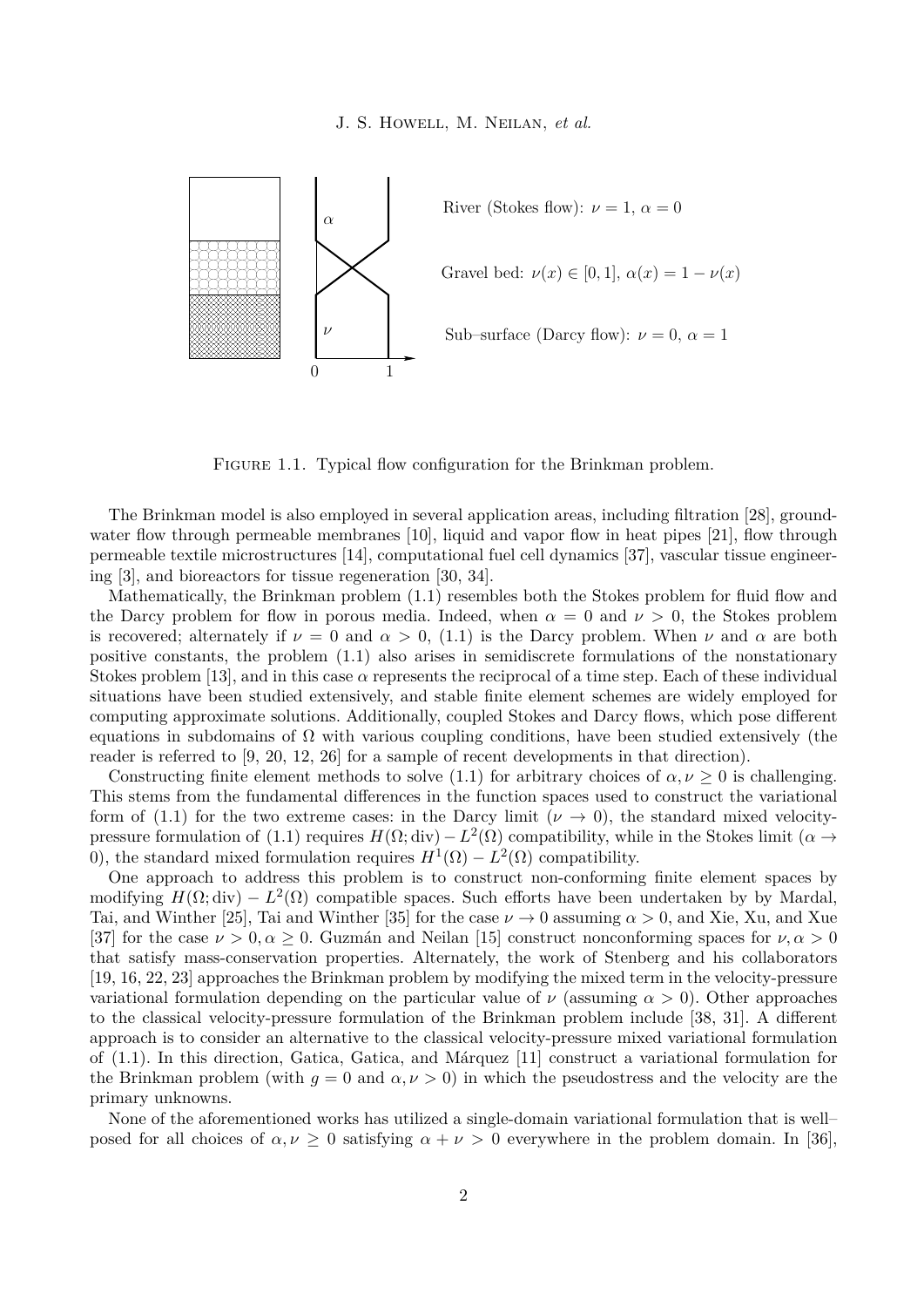Vassilevski and Villa construct an innovative variational formulation for the Brinkman problem (with non–symmetric stress) using the vorticity, velocity, and pressure as primary unknowns and are able to show well–posedness for the constant coefficient case with  $\alpha + \nu > 0$ . The work presented here also addresses the case  $\alpha + \nu > 0$ , but does not require the coefficients to be constant and considers Dirichlet boundary conditions with both symmetric and non–symmetric constitutive laws.

The remainder of this work is organized as follows. The new dual-mixed variational formulation of equations [\(1.1\)](#page-1-0) is established, and existence and uniqueness of solutions are shown in Section [2.](#page-3-0) In Section [3,](#page-6-0) the discrete problem is formulated and abstract criteria are given to ensure that the method is well–posed. Two finite element methods, each with different spaces and discrete pivoting strategies, are then developed. Finally, numerical examples are presented in Section [4.](#page-11-0)

# <span id="page-3-0"></span>2. **Variational Formulation**

Standard notation will be used for Lebesgue and Sobolev spaces, and vector or tensor spaces will be denoted using uppercase blackboard bold letters. The pairing  $(f, g)$  denotes the standard  $L^2(\Omega)$ inner product for scalar and vector functions *f* and *g*. Tensor functions *F* and *G* are represented with capital letters and the Frobenius inner product is also written as  $(F, G)$ . The pairing  $\langle f, g \rangle$  represents a duality pairing of traces on the boundary  $\Gamma$  of  $\Omega$ , where the dual spaces are inferred from context. The norm on the space X will be denoted by  $\|\cdot\|_X$  and  $X^*$  will denote the dual space of X.

For the remainder of this work we consider the problem

$$
\alpha(x)u - \text{div}(\mathcal{A}(x,\nabla u) - pI) = f \quad \text{in } \Omega,
$$
  
\n
$$
\text{div}(u) = g \quad \text{in } \Omega,
$$
  
\n
$$
u = u_{\Gamma} \quad \text{on } \Gamma.
$$
\n(2.1)

where the constitutive law  $\mathcal{A}: \Omega \times \mathbb{R}^{d \times d} \to \mathbb{R}^{d \times d}$  has the property that  $\mathcal{A}(x, D) = \mathcal{A}(x, \text{dev}(D))$  where  $dev(D)$  denotes the trace free (deviatoric) part of  $D$ ,

<span id="page-3-1"></span>
$$
dev(D) = D - (1/d)tr(D)I,
$$

and  $(G, H) \to (G, \mathcal{A}(\cdot, H))$  is a semi-inner product on  $L^2(\Omega)^{d \times d}$ . With this formulation our results are directly applicable to [\(1.1\)](#page-1-0) as well as to the equation

$$
\alpha(x)u - \operatorname{div}(\nu(x)\nabla u - pI) = f,
$$

which is considered in several related works. Subsequently the notational dependence of  $\alpha$ ,  $\nu$ , and A on *x* will be suppressed.

The dual–mixed formulation of [\(2.1\)](#page-3-1) is derived by setting the variable  $G = \text{dev}(\nabla u)$  to be the trace free (deviatoric) part of the velocity gradient, and introducing the stress  $S = \mathcal{A}(\nabla u) - pI$  as an additional variable. Equations [\(2.1\)](#page-3-1) can then be written as

$$
\alpha u - \text{div}(S) = f,
$$
  
dev  $(A(G) - S) = 0$ ,  

$$
-\nabla u + G = -(g/d)I.
$$

Note that if  $\mathcal{A} = 0$  the middle equation requires the stress to be diagonal,  $S = -pI$  and the pressure can be recovered via the formula  $p = (1/d)\text{tr}(\mathcal{A}(G)-S)$ . The natural weak statement of these equations is obtained upon taking the inner product of the above with smooth functions  $(v, H, T)$ , where *H* is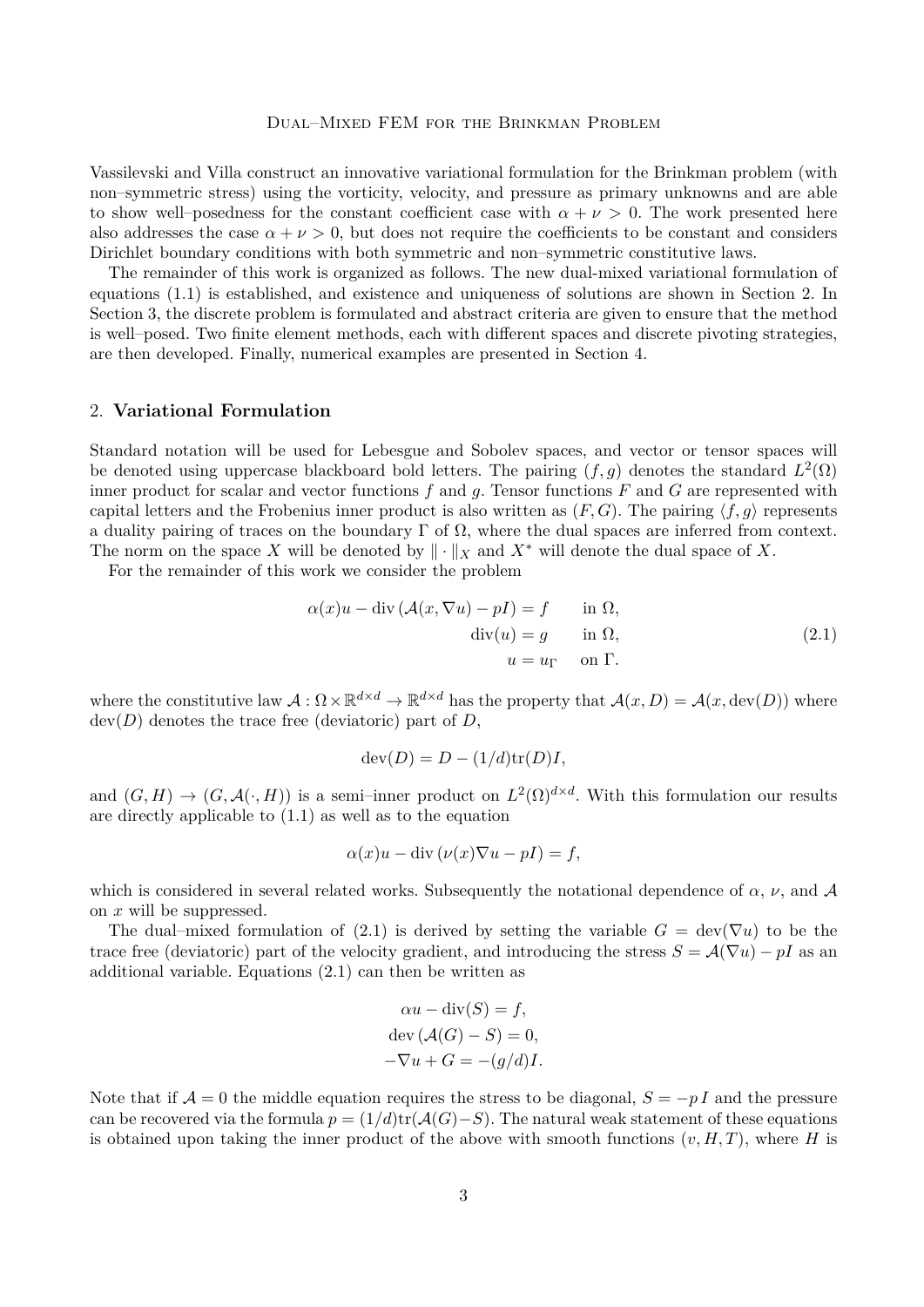trace free, and integrating the last equation by parts to get

$$
\begin{aligned}\n(\alpha u, v) - (\text{div}(S), v) &= (f, v), \\
(\mathcal{A}(G), H) - (S, H) &= 0, \\
(u, \text{div}(T)) + (G, T) &= -(1/d)(g, \text{tr}(T)) + \langle u_{\Gamma}, Tn \rangle.\n\end{aligned}
$$

The natural spaces for the velocity and stress are

$$
\mathbb{U} = L^2(\Omega)^d, \quad \text{and} \quad \mathbb{S} = \left\{ S \in \mathbb{H}(\text{div}; \Omega) \mid \int_{\Omega} \text{tr}(S) = 0 \right\},
$$

where  $\mathbb{H}(\text{div};\Omega)$  denotes the functions in  $L^2(\Omega)^{d\times d}$  with divergence in  $L^2(\Omega)^d$ . We denote the associated norms as  $\|\cdot\|_{\mathbb{U}} = \|\cdot\|_{L^2(\Omega)}$  and  $\|\cdot\|_{\mathbb{S}} = \|\cdot\|_{H(\text{div};\Omega)}$ .

To characterize the space containing the deviatoric part of the velocity gradient, first define the norm  $\lVert \cdot \rVert_{\mathbb{G}}$  on  $C^{\infty}(\bar{\Omega})^{d \times \tilde{d}}$  to be

$$
||G||_{\mathbb{G}}^2 := ||G||_{L^2_{\mathcal{A}}(\Omega)}^2 + ||G||_{\mathbb{S}^*}^2, \quad \text{where} \quad ||G||_{\mathbb{S}^*} := \sup_{T \in \mathbb{S}} \frac{(G, T)}{||T||_{\mathbb{S}}}
$$

and  $||G||^2_{L^2_{\mathcal{A}}(\Omega)} := (\mathcal{A}(G), G)$  is the semi–norm on the weighted  $L^2(\Omega)$  space. Then let

$$
\mathbb{G} = \overline{\{G \in C^{\infty}(\bar{\Omega})^{d \times d} \mid tr(G) = 0\}}^{\|\cdot\|_{\mathbb{G}}}
$$

where the overbar denotes the closure with respect to the indicated norm. In this context the smooth functions are identified with elements of  $\mathbb{S}^*$  by pivoting through  $L^2(\Omega)^{d \times d}$  so pairings of the form  $(G, T)$  with  $G \in \mathbb{G}$  and  $T \in \mathbb{S}$  need to be interpreted as  $G(T)$ . In general  $\mathbb{G} \subset \mathbb{S}^*$  and elements in  $\mathbb{G}$ need not be square integrable; for example, when  $A = 0$  this space can be characterized as

$$
\mathbb{G} = \{ G \in \mathbb{H}(\Omega; \text{div})^* \mid G(\phi I) = 0, \ \phi \in H^1(\Omega) \}.
$$

In the other direction, if  $\mathcal{A}(G) = \nu \text{dev}(G)$  with  $\nu \geq \nu_0 > 0$  in  $\Omega$ , then

$$
\mathbb{G} = \{ G \in L^2(\Omega)^{d \times d} \mid \operatorname{tr}(G) = 0 \}.
$$

The mixed formulation of the Brinkman problem may then be stated as  $((u, G), S) \in (\mathbb{U} \times \mathbb{G}) \times \mathbb{S}$ ,

$$
a((u, G), (v, H)) - b(S, (v, H)) = f(v, H), \qquad (v, H) \in \mathbb{U} \times \mathbb{G}
$$
 (2.2a)

$$
b(T,(u,G)) = F(T), \qquad T \in \mathbb{S}, \qquad (2.2b)
$$

<span id="page-4-0"></span>*,*

where the bilinear forms

$$
a: (\mathbb{U} \times \mathbb{G}) \times (\mathbb{U} \times \mathbb{G}) \to \mathbb{R}
$$
 and  $b: \mathbb{S} \times (\mathbb{U} \times \mathbb{G}) \to \mathbb{R}$ 

are

$$
a((u, G), (v, H)) = (\alpha u, v) + (\mathcal{A}(G), H)
$$
 and  $b(T, (u, G)) = (u, \text{div}(T)) + G(T)$ 

respectively, 
$$
f(v, H) = (f, v)
$$
, and  $F(T) = \langle u_{\Gamma}, Tn \rangle - (1/d)(g, \text{tr}(T))$ .

Equations [\(2.2\)](#page-4-0) pose the Brinkman equations as a standard saddle point problem, and the spaces have been chosen so that the bilinear forms are continuous and the classical inf–sup condition is satisfied. The following hypotheses on the coefficients  $\alpha$  and  $\mathcal A$  will guarantee coercivity of  $a(\cdot, \cdot)$  over the kernel of  $b(\cdot, \cdot)$ .

<span id="page-4-3"></span>**Assumption 1** (Generalized Poincaré Inequality). There exists  $c_p > 0$  such that

<span id="page-4-2"></span>
$$
||u||_{L^2(\Omega)}^2 + ||G||_{L^2(\Omega)}^2 \ge c_p ||u||_{L^2(\Omega)}^2,
$$
\n(2.3)

*for all*

<span id="page-4-1"></span>
$$
(u, G) \in \{ (u, G) \in \mathbb{U} \times \mathbb{G} \mid (u, \text{div}(T)) + G(T) = 0, T \in \mathbb{S} \},\tag{2.4}
$$

 $where$   $||u||_{L^2_{\alpha}(\Omega)}^2 = (\alpha u, u).$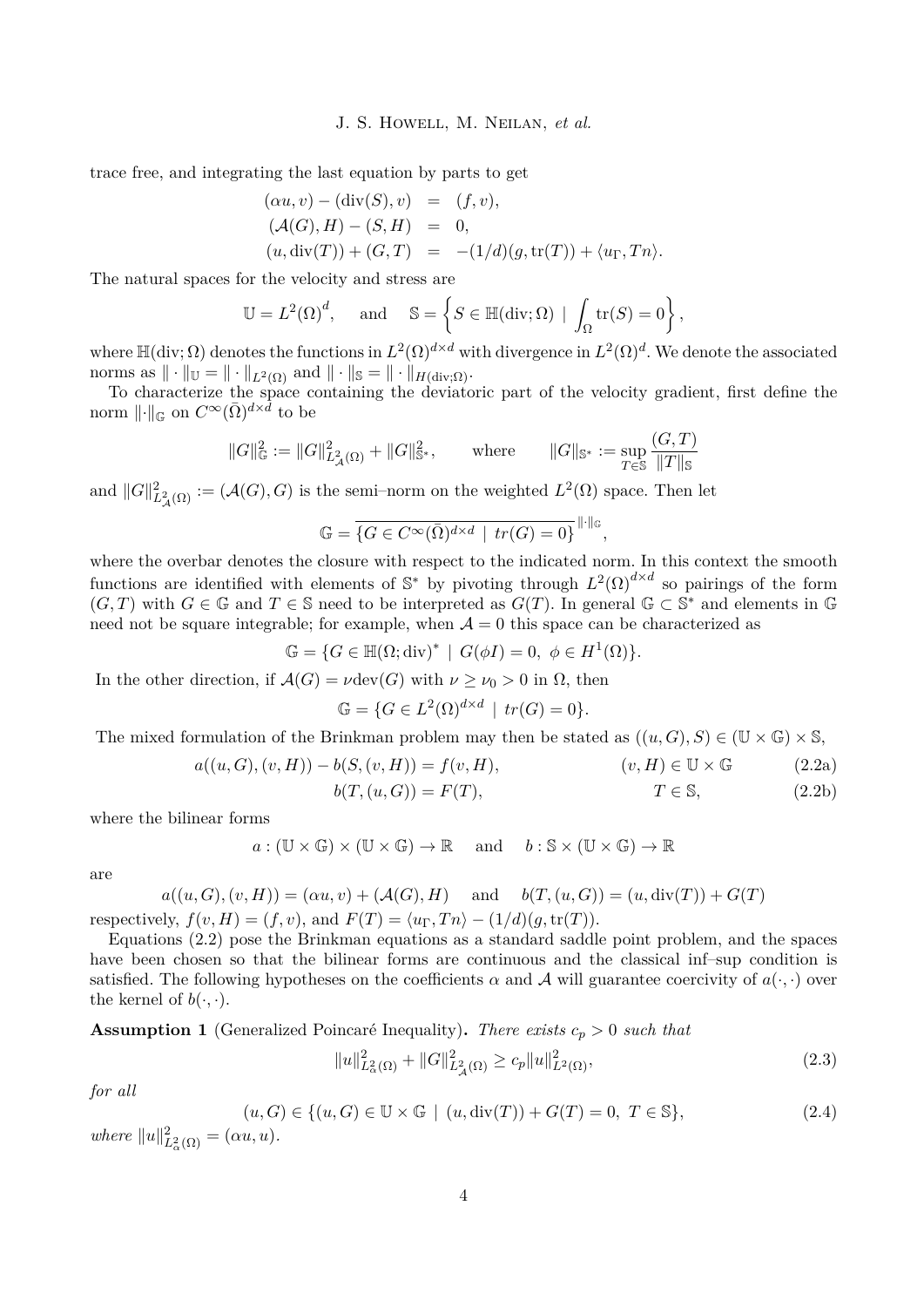In addition to guaranteeing that  $\nabla u = G$  in the sense of distributions, condition [\(2.4\)](#page-4-1) also implies boundary conditions upon *u*, the precise form depending upon *A* through the requirement  $G \in \mathbb{G}$ .

<span id="page-5-2"></span>**Example 2.1.** The following prototypical examples illustrate that the generalized Poincaré inequality is satisfied for a broad class of problems which may include degeneracies. Let  $(u, G)$  be a pair satisfying  $(2.4)$  so that  $\nabla u = G$  in  $\mathcal{D}^*(\Omega)$ , and assume that  $\mathcal{A}(G) = \nu G$ .

- (1) If  $\alpha \ge \alpha_0 > 0$   $\forall x \in \Omega$ , then [\(2.3\)](#page-4-2) trivially holds with  $c_p = \alpha_0$ . Clearly this condition is also necessary in the degenerate case  $\nu = 0$ .
- (2) When  $\nu \geq \nu_0 > 0 \,\forall x \in \Omega$  we have  $\mathbb{G} \subset L^2(\Omega)^{d \times d}$  so  $\nabla u = G \in L^2(\Omega)^{d \times d}$ . Then  $u \in H^1(\Omega)^d$ and [\(2.4\)](#page-4-1) requires *u* to vanish on the boundary. The Poincaré inequality for functions in  $H_0^1(\Omega)^d$ then guarantees  $||u||_{L^2(\Omega)} \le (c_p/\nu_0) ||G||_{L^2(\Omega)}.$
- (3) Let  $\Omega_1 = \bigcup_{k=0}^N D_k \subset \Omega$  be the finite union of connected, Lipschitz domains with  $|\partial \Omega \cap \partial D_k| > 0$ ,  $\nu \geq \nu_0 > 0$  on  $\Omega_1$ , and  $\alpha \geq \alpha_0 > 0$  on  $\Omega_0 \equiv \Omega \setminus \Omega_1$  (see Figure [1.1\)](#page-2-0). Appealing to the Poincaré inequality as in the previous example, it follows that

$$
||u||_{L^{2}(\Omega)}^{2} = ||u||_{L^{2}(\Omega_{0})}^{2} + ||u||_{L^{2}(\Omega_{1})}^{2} \leq (1/\alpha_{0})||u||_{L^{2}_{\alpha}(\Omega_{0})}^{2} + (c_{p}/\nu_{0})||G||_{L^{2}_{\mathcal{A}}(\Omega_{1})}^{2}.
$$

For an alternative argument that extends to the discrete setting set  $u_1 = u$  on  $\Omega_1$  and zero on  $\Omega_0$ . Let  $T \in \mathbb{H}(\Omega_1; \text{div})$  satisfy  $\text{div}(T) = u_1$  and  $T_n = 0$  on  $\overline{\Omega}_0 \cap \overline{\Omega}_1$  with  $||T||_{\mathbb{H}(div,\Omega_1)} \leq$  $C||u_1||_{L^2(\Omega)}$ . Then extend *T* by zero to  $\mathbb{H}(\Omega; \text{div})$  and compute

$$
||u_1||_{L^2(\Omega)}^2 = (u, \text{div}(T)) = -(G, T)
$$
  
\n
$$
\leq ||G||_{L^2(\Omega_1)} C ||u_1||_{L^2(\Omega)}
$$
  
\n
$$
\leq (C/\sqrt{\nu_0}) ||G||_{L^2(\Omega)} ||u_1||_{L^2(\Omega)}.
$$

The next theorem shows that the dual mixed formulation developed in this section is well–posed. While we do not state it explicitly, the general theory for saddle point problems also shows that Assumption [1](#page-4-3) is a necessary condition for the problem to be well–posed (with this choice of spaces).

<span id="page-5-1"></span>**Theorem 2.2.** Let  $\Omega \subset \mathbb{R}^d$  be a bounded Lipschitz domain and suppose that  $\alpha \in L^{\infty}(\Omega)$  is non–  $negative, \mathcal{A}: L^{\infty}(\Omega, \mathcal{L}(\mathbb{R}^{d \times d}))$  *is the Riesz map for a semi–inner product on*  $L^{2}(\Omega, \mathbb{R}^{d \times d})$ *, and that Assumption [1](#page-4-3)* is satisfied. Then for each  $f \in \mathbb{U}^* \times \mathbb{G}^*$  and  $F \in \mathbb{S}^*$  there exists a unique  $((u, G), S) \in$  $(U \times \mathbb{G}) \times \mathbb{S}$  *satisfying* [\(2.2\)](#page-4-0)*. Moreover, there holds* 

<span id="page-5-0"></span>
$$
||u||_{\mathbb{U}} + ||G||_{\mathbb{G}} + ||S||_{\mathbb{S}} \le C(||f||_{\mathbb{U}^*\times\mathbb{G}^*} + ||F||_{\mathbb{S}^*}),
$$
\n(2.5)

*where*  $C = C(\Omega, \|\alpha\|_{L^{\infty}(\Omega)}, \|\mathcal{A}\|_{L^{\infty}(\Omega, \mathcal{L}(\mathbb{R}^{d \times d}))}, c_p) > 0$  *and is otherwise independent of*  $\alpha$  *and*  $\mathcal{A}$ *.* 

**Proof.** It is well known [\[8,](#page-16-16) [6\]](#page-16-17) that problem [\(2.2\)](#page-4-0) is well–posed and that [\(2.5\)](#page-5-0) is satisfied if the bilinear forms are continuous,  $b(\cdot, \cdot)$  satisfies an inf-sup condition and  $a(\cdot, \cdot)$  is coercive over the kernel of  $b(\cdot, \cdot)$ . Here, the kernel of  $b(\cdot, \cdot)$  is given by

$$
\mathbb{Z} = \{(u, G) \in \mathbb{U} \times \mathbb{G} \mid b(T, (u, G)) = 0, T \in \mathbb{S}\}.
$$
\n
$$
(2.6)
$$

Continuity of the bilinear forms follows directly from the Cauchy–Schwarz inequality:

$$
a((u, G), (v, H)) \le ||\alpha||_{L^{\infty}(\Omega)} ||u||_{L^{2}(\Omega)} ||v||_{L^{2}(\Omega)} + ||G||_{L^{2}_{\mathcal{A}}(\Omega)} ||H||_{L^{2}_{\mathcal{A}}(\Omega)}
$$
  

$$
\le C ||(u, G)||_{\mathbb{U}\times\mathbb{G}} ||(v, H)||_{\mathbb{U}\times\mathbb{G}},
$$

$$
b(T,(u,G)) \leq ||u||_{L^{2}(\Omega)}||\text{div}(T)||_{L^{2}(\Omega)} + ||G||_{\mathbb{S}^{*}}||T||_{\mathbb{S}} \leq C||(u,G)||_{\mathbb{U}\times\mathbb{G}}||T||_{\mathbb{S}}.
$$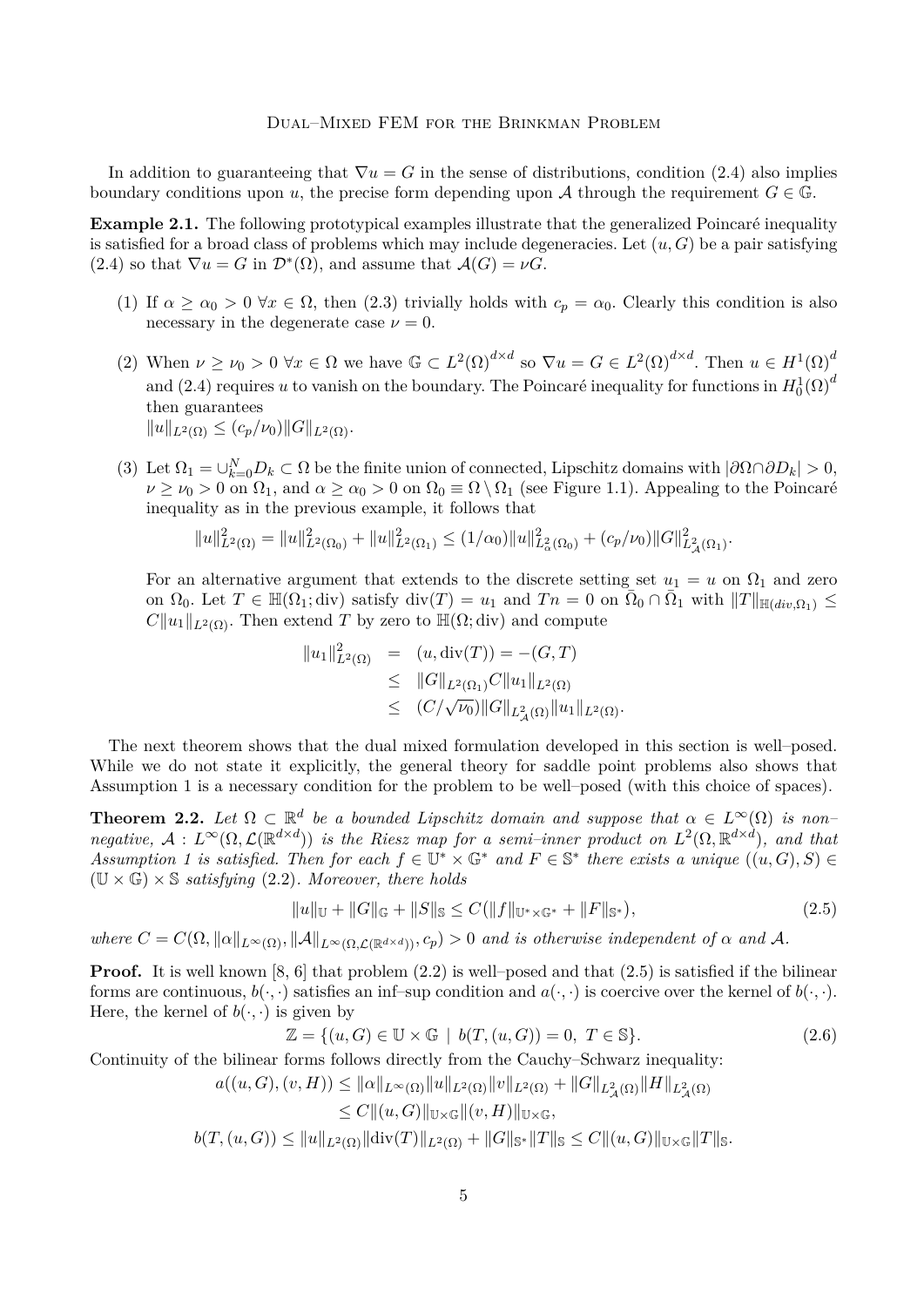In the current setting, the inf–sup condition on  $b(\cdot, \cdot)$  reads

<span id="page-6-1"></span>
$$
\sup_{(u,G)\in\mathbb{U}\times\mathbb{G}}\frac{(u,\operatorname{div}(T))+G(T)}{\|(u,G)\|_{\mathbb{U}\times\mathbb{G}}}\geq C\|T\|_{H(\Omega;\operatorname{div})},\qquad T\in\mathbb{S}.\tag{2.7}
$$

Equivalent conditions for an inf–sup condition to hold over a product space were developed in [\[17\]](#page-16-0) where it was shown that [\(2.7\)](#page-6-1) holds and that  $||u||_{\mathbb{I}\mathbb{I}} \leq C||G||_{\mathbb{G}}$  for pairs  $(u, G) \in \mathbb{Z}$  if and only if [\[17,](#page-16-0) Lemma 3.2]

$$
\sup_{T \in \mathbb{S}} \frac{(u, \text{div}(T))}{\|T\|_{\mathbb{S}}} \ge C \|u\|_{\mathbb{U}}, \qquad \forall u \in \mathbb{U}, \qquad \text{and} \qquad (2.8)
$$
  

$$
\sup_{G \in \mathbb{G}} \frac{G(T)}{\|G\|_{\mathbb{G}}} \ge C \|T\|_{\mathbb{S}}, \qquad T \in \{T \in \mathbb{S} \mid (u, \text{div}(T)) = 0, u \in \mathbb{U}\}. \qquad (2.9)
$$

Since div :  $\mathbb{S} \to \mathbb{U}$  is surjective and is continuous, it follows from the closed graph theorem that  $\text{div} : \mathcal{S}/\text{Ker}(\text{div}) \to \mathbb{U}$  has a continuous inverse; thus [\(2.8\)](#page-6-2) is satisfied. To verify the second condition, recall that if  $T \in \mathbb{S}$  and  $\text{div}(T) = 0$  then  $||T||_{\mathbb{S}} \leq C||\text{dev}(T)||_{L^2(\Omega)}$  [\[5,](#page-16-18) Lemma 3.1]. Since G contains the trace free functions in  $L^2(\Omega)^{d \times d}$ , it follows that

$$
\sup_{G\in\mathbb{G}}\frac{G(T)}{\|G\|_{L^2(\Omega)}}\geq \sup_{\substack{G\in L^2(\Omega)^{d\times d}\\tr(G)=0}}\frac{(G,T)}{\|G\|_{L^2(\Omega)}}\geq \frac{(\text{dev}(T),T)}{\|\text{dev}(T)\|_{L^2(\Omega)}}=\|\text{dev}(T)\|_{L^2(\Omega)}.
$$

The second inf–sup condition [\(2.9\)](#page-6-3) then follows since  $||G||_{\mathbb{G}} \leq (1 + ||\mathcal{A}||_{L^{\infty}(\Omega, \mathcal{L}(\mathbb{R}^{d \times d}))})||G||_{L^{2}(\Omega)}$  for all  $G \in \mathbb{G} \cap L^2(\Omega)^{d \times d}$ . Thus the inf–sup condition  $(2.7)$  is satisfied.

To establish coercivity of  $a(\cdot, \cdot)$  on the kernel note that if  $(u, G) \in \mathbb{Z}$  then (1) the generalized Poincaré inequality holds for this pair, (2)  $||G||_{\mathbb{S}^*} \le ||u||_{\mathbb{U}}$ , and (3)  $||u||_{\mathbb{U}} \le C||G||_{\mathbb{G}}$ . It then suffices to show coercivity over G. Applying Assumption [1](#page-4-3) yields

$$
a((u, G), (u, G)) = ||u||_{L^2_{\alpha}(\Omega)}^2 + ||G||_{L^2_{\mathcal{A}}(\Omega)}^2
$$
  
\n
$$
\geq (c_p/2) ||u||_U^2 + (1/2) ||G||_{L^2_{\mathcal{A}}(\Omega)}^2
$$
  
\n
$$
\geq (c_p/2) ||G||_{\mathbb{S}^*}^2 + (1/2) ||G||_{L^2_{\mathcal{A}}(\Omega)}^2 \geq \min(c_p/2, 1/2) ||G||_{\mathbb{G}}^2.
$$

#### <span id="page-6-0"></span>3. **Discrete Problem**

In the previous section it was essential to identify a norm for the deviatoric part of the velocity gradient for which  $a(\cdot, \cdot)$  would be coercive on the kernel of  $b(\cdot, \cdot)$ . This was facilitated by identifying (trace free) smooth functions as a dense subspace of  $\mathbb{S}^*$  by pivoting through  $L^2(\Omega)^{d \times d}$ . With this strategy both of the pairings  $H^*(S) = (H, S)$  and  $(\mathcal{A}(G), H)$  are well defined for  $S \in \mathbb{S}$  and  $G \in L^2_{\mathcal{A}}(\Omega)$ .

If  $\mathbb{G}_h \subset \mathbb{G}$  and  $\mathbb{S}_h \subset \mathbb{S}$  are closed subspaces we may select a pivoting strategy  $* : \mathbb{G}_h \to L^2(\Omega)^{d \times d}$ so that  $\mathbb{G}_h$  has optimal approximation properties in  $L^2(\Omega)$  and  $\mathbb{G}_h^* \equiv \{G_h^* \mid G_h \in \mathbb{G}_h\}$  has optimal approximation properties for the dual space. In this context, the numerical scheme becomes  $(u_h, G_h, S_h) \in \mathbb{U}_h \times \mathbb{G}_h \times \mathbb{S}_h$ 

<span id="page-6-4"></span>
$$
a((u_h, G_h), (v_h, H_h^*)) - b((v_h, H_h^*), S_h) = f(v_h, H_h^*)
$$
\n(3.1a)

$$
b((u_h, G_h^*), T_h) = 0, \t\t(3.1b)
$$

<span id="page-6-3"></span><span id="page-6-2"></span> $\blacksquare$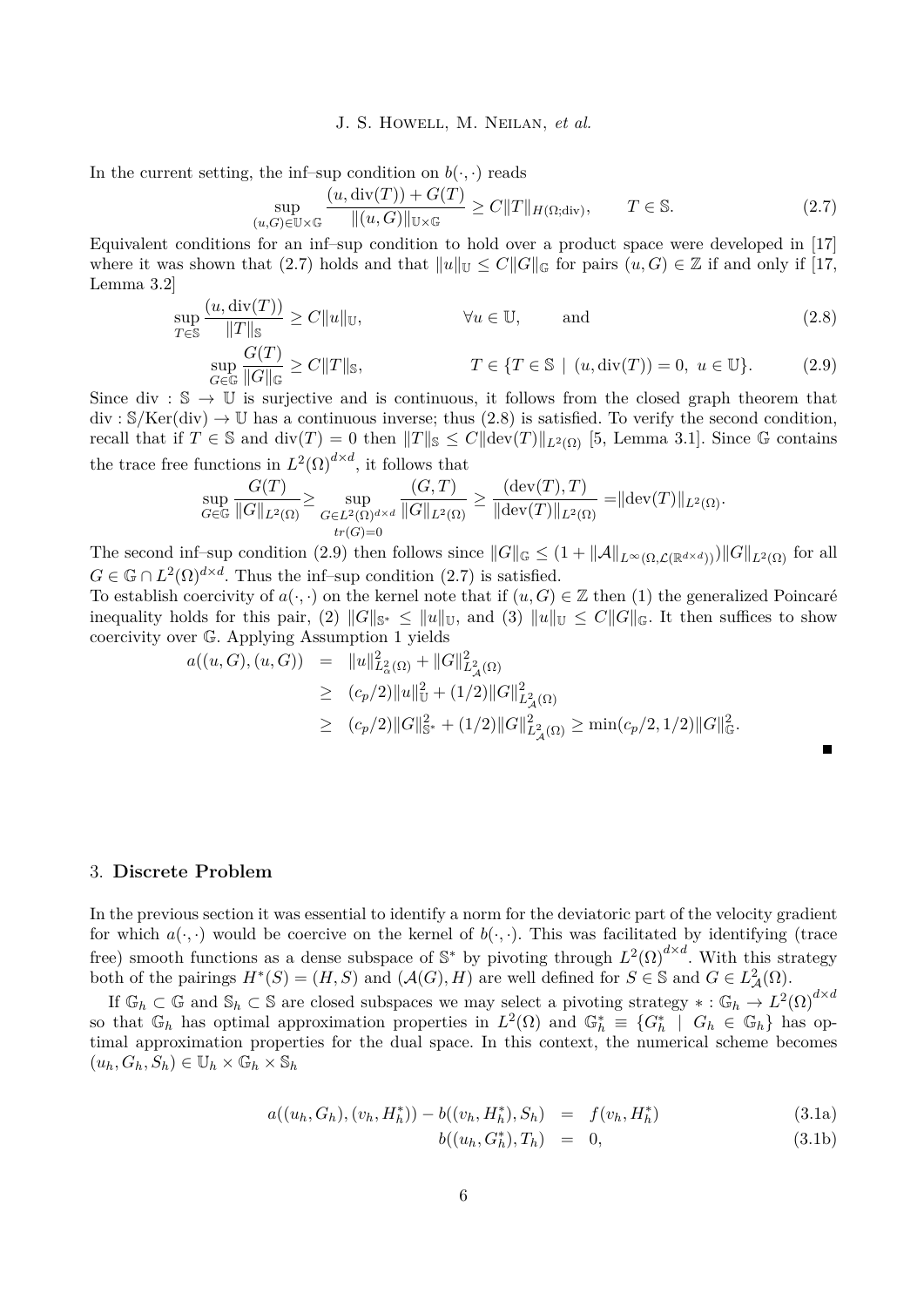for all  $(v_h, H_h^*, T_h) \in \mathbb{U}_h \times \mathbb{G}_h^* \times \mathbb{S}_h$ . If  $(\mathcal{A}(\cdot, G_h), G_h^*) \geq 0$  the natural norm on  $\mathbb{G}_h$ , for which  $a(\cdot, \cdot)$  will be coercive on the discrete kernel, is

<span id="page-7-0"></span>
$$
||G_h||_{\mathbb{G}_h}^2 = (\mathcal{A}(G_h), G_h^*) + ||G_h||_{\mathbb{S}_h^*}^2, \quad \text{where} \quad ||G_h||_{\mathbb{S}_h^*} = \sup_{T_h \in \mathbb{S}_h} \frac{G_h^*(T_h)}{||T_h||_{\mathbb{S}}}.
$$
 (3.2)

In general this may only be a semi–norm; however, in the next theorem we require it to be a norm on the space  $\mathbb{G}_h$ . The proof of the following theorem is identical to that of Theorem [2.2](#page-5-1) so is omitted.

<span id="page-7-2"></span>**Theorem 3.1.** Let  $\mathbb{U}_h \subset \mathbb{U}$ ,  $\mathbb{S}_h \subset \mathbb{S}$  and  $\mathbb{G}_h \subset \mathbb{G}$  be closed subspaces, and let  $* : \mathbb{G}_h \to L^2(\Omega)^{d \times d}$  be *an embedding.* Let  $\|\cdot\|_{\mathbb{G}_h}$  *be given by* [\(3.2\)](#page-7-0) *and*  $\mathbb{Z}_h$  *denote the discrete kernel of*  $b(\cdot, \cdot)$ *:* 

$$
\mathbb{Z}_h = \{ (u_h, G_h) \in \mathbb{U}_h \times \mathbb{G}_h \mid b(T_h, (u_h, G_h^*)) = 0, T_h \in \mathbb{S}_h \}.
$$

*Assume that the coefficients and data satisfy the hypotheses of Theorem [2.2](#page-5-1) and that the discrete spaces satisfy the following properties.*

(1) *Discrete Poincaré inequality: The pairing*  $(A(G_h), G_h^*) \geq 0$  *and there exists*  $c_p > 0$  *such that* 

$$
||u_h||_{L^2(\Omega)}^2 + (\mathcal{A}(G_h), G_h^*) \ge c_p ||u_h||_{\mathbb{U}}^2, \qquad (u_h, G_h) \in \mathbb{Z}_h.
$$

- (2) *Discrete dual norm:*  $\|\cdot\|_{\mathbb{G}_h}$  *is a norm on*  $\mathbb{G}_h$ *. In the degenerate setting (A = 0) this requires*  $\sup_{T_h \in \mathbb{S}_h} G_h^*(T_h) > 0$  *for all*  $G_h \in \mathbb{G}_h \setminus \{0\}.$
- (3) *Discrete inf–sup condition: There exist constants*  $c_1, c_2 > 0$  *such that*

$$
\sup_{T_h \in \mathbb{S}_h} \frac{(u_h, \text{div}(T_h))}{\|T_h\|_{\mathbb{S}}} \ge c_1 \|u_h\|_{\mathbb{U}}, \qquad u_h \in \mathbb{U}_h, \quad \text{and} \tag{3.3}
$$
\n
$$
\sup_{G_h \in \mathbb{G}_h} \frac{(G_h^*, T_h)}{\|G_h\|_{\mathbb{G}_h}} \ge c_2 \|T_h\|_{\mathbb{S}}, \qquad T_h \in \{T_h \in \mathbb{S}_h : (u_h, \text{div}(T_h)) = 0, u_h \in \mathbb{U}_h\}. \tag{3.4}
$$

*Then for each*  $f \in \mathbb{U}^* \times \mathbb{G}_h^*$ , and  $F \in \mathbb{S}^*$  the discrete weak problem [\(3.1\)](#page-6-4) has a unique solution. *Moreover, there is a constant*  $C > 0$  *depending on*  $c_p, c_1, c_2$  *such that* 

<span id="page-7-4"></span><span id="page-7-3"></span><span id="page-7-1"></span>
$$
||u_h||_{\mathbb{U}} + ||G_h||_{\mathbb{G}_h} + ||S_h||_{\mathbb{S}} \le C(||f||_{\mathbb{U}_h^* \times \mathbb{G}_h^*} + ||F||_{\mathbb{S}_h^*}).
$$
\n(3.5)

The error estimate for this scheme does not follow immediately from the general saddle point theory since  $\|\cdot\|_{\mathbb{S}^*} \neq \|\cdot\|_{\mathbb{S}^*}$  and the pivoting strategies for the continuous and discrete schemes may differ. When  $\mathbb{G}_h \subset L^2(\Omega)^{d \times d}$  the orthogonality condition satisfied by solutions of the discrete problem gives the estimate

$$
||u_p - u_h||_{\mathbb{U}} + ||G_p - G_h||_{\mathbb{G}_h} + ||S_p - S_h||_{\mathbb{S}}
$$
  
\n
$$
\leq C \Big( ||u_p - u||_{\mathbb{U}} + ||G_p - G||_{L^2_{\mathcal{A}}(\Omega)} + ||div(S_p - S)||_{L^2(\Omega)} + ||G_p^* - G||_{\mathbb{S}_h^*} + \sup_{H_h \in \mathbb{G}_h} \frac{|(S_p - S, H_h^*)|}{||H_h||_{\mathbb{G}_h}} \Big)
$$
(3.6)

for all  $(u_p, G_p, S_p) \in \mathbb{U}_h \times \mathbb{G}_h \times \mathbb{S}_h$ .

The following two sections address the construction of spaces satisfying the hypotheses of this theorem and the corresponding error estimate that results from this formula. While the discrete Poincaré is method specific, the argument presented in the third case of Example [2.1](#page-5-2) extends to the discrete settings, so the Poincaré inequality will simply be assumed below.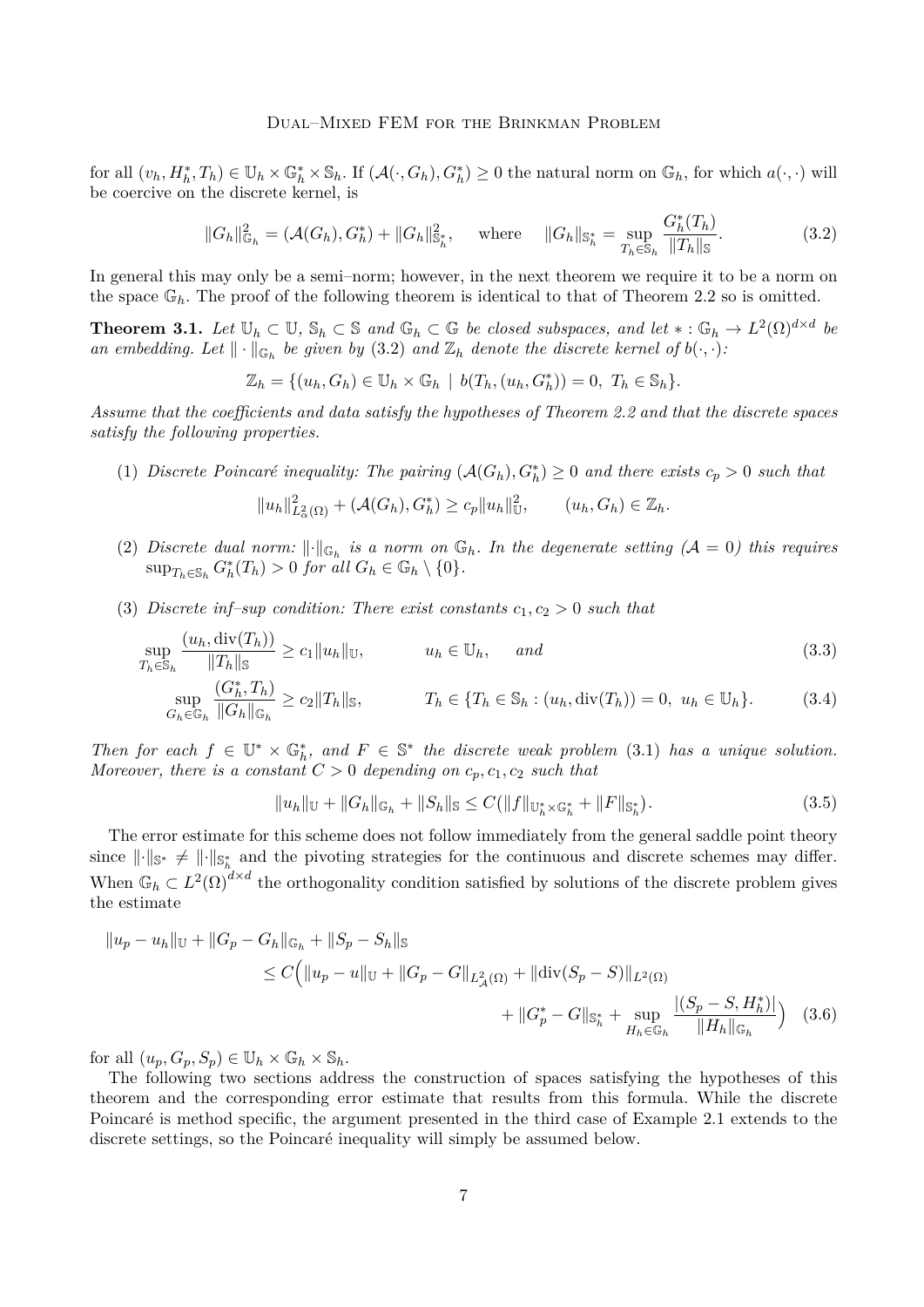# <span id="page-8-1"></span>3.1. **Classical Elements & Pivoting**

<span id="page-8-0"></span>There are many pairs  $(\mathbb{U}_h, \mathbb{S}_h) \subset L^2(\Omega)^d \times \mathbb{H}(\Omega; {\rm div})$  satisfying the first inf–sup condition; the Raviart– Thomas space

$$
(\mathbb{U}_h, \mathbb{S}_h) = \mathcal{P}_k(\mathcal{T}_h)^d \times \mathbb{R} \mathbb{T}_k(\mathcal{T}_h)^d
$$
\n(3.7a)

on simplices and product elements being prototypical [\[33,](#page-17-13) [29\]](#page-17-14). Using the natural pivoting strategy,  $G_h^*(T_h) = (G_h, T_h)_{L^2(\Omega)} d \times d$ , and selecting

$$
\mathbb{G}_h = \text{dev}(\mathcal{P}_k(\mathcal{T}_h)^{d \times d}) \equiv \{ G_h \in \mathcal{P}_k(\mathcal{T}_h)^{d \times d} \mid \text{tr}(G_h) = 0 \},\tag{3.7b}
$$

the second inf–sup condition [\(3.4\)](#page-7-1) follows a fortiori from the continuous case since div :  $\mathbb{S}_h \to \mathbb{U}_h$  is surjective.

#### <span id="page-8-2"></span>3.1.1. *Non–Degenerate Problem*

When  $A \geq \nu_0 I > 0$  it is immediate that  $\lVert \cdot \rVert_{\mathbb{G}_h} \simeq \lVert \cdot \rVert_{L^2(\Omega)}$  and Theorem [3.1](#page-7-2) establishes coercivity of the weak form and existence and well–posedness of discrete solutions follows. In this situation the orthogonality condition [\(3.6\)](#page-7-3) gives the error estimate

$$
||u - u_h||_{\mathbb{U}} + ||G - G_h||_{L^2(\Omega)} + ||S - S_h||_{\mathbb{S}}
$$
  
\n
$$
\leq C \inf_{(v_h, H_h, T_h) \in \mathbb{U}_h \times \mathbb{G}_h \times \mathbb{S}_h} (||u - v_h||_{\mathbb{U}} + ||G - H_h||_{L^2(\Omega)} + ||S - T_h||_{\mathbb{S}})
$$
  
\n
$$
\leq Ch^{k+1} (||u||_{H^{k+1}(\Omega)} + ||G||_{H^{k+1}(\Omega)} + ||S||_{H^{k+1}(\text{div}, \Omega)}).
$$

#### 3.1.2. *Degenerate Case*

When A vanishes on a portion of the domain we do not have a proof that  $\lVert \cdot \rVert_{\mathbb{G}_h}$  is a norm in spite of numerical experiments that suggest that it is. If  $\mathcal{T}_h$  is a simplicial partition, a calculation shows  $\dim(\mathbb{G}_h) \leq \dim(\mathbb{S}_h)$ , so it is plausible that the choice of spaces [\(3.7\)](#page-8-0) satisfies the first hypothesis of Theorem [3.1](#page-7-2) independently of the strict positivity of A.

In the absence of a convenient characterization of  $\|\cdot\|_{\mathbb{G}_h}$ , bounding the last term in the orthogonality condition [\(3.6\)](#page-7-3) is problematic. In the degenerate case  $A = 0$  the stress is diagonal with  $S = Ip$  and the last term in [\(3.6\)](#page-7-3) vanishes upon selecting  $S_p = p_h I$  where  $p_h \in \mathcal{P}_k(\mathcal{T}_h) \cap H^1(\Omega)$  is the classical Lagrange interpolant of  $p$ . This results in the sub-optimal estimate

$$
||u - u_h||_{\mathbb{U}} + ||G - G_h||_{\mathbb{G}_h} + ||S - S_h||_{\mathbb{S}}
$$
  
\n
$$
\leq Ch^k \left( ||u||_{H^k(\Omega)} + ||G||_{H^k(\Omega)} + ||p||_{H^{k+1}(\Omega)} \right).
$$

Numerical experiments confirm this rate; in particular, the method with spaces [\(3.7\)](#page-8-0) is not convergent in the lowest order case,  $k = 0$ , unless  $A \ge \nu_0 I > 0$ .

#### 3.2. **Alternative Pivoting**

The denominator in the last term of the orthogonality condition [\(3.6\)](#page-7-3) is only implicitly defined through equation [\(3.2\)](#page-7-0), and it may be unclear whether it actually is a norm, and if so how to estimate it. To circumvent this issue, we construct a specific choice of spaces  $\mathbb{G}_h$  and pivoting strategy  $*:\mathbb{G}_h \to \mathbb{S}_h^*$ for which  $\|\cdot\|_{\mathbb{S}^*_h}$  is a norm on  $\mathbb{G}_h$ , and a projection  $S_p \in \mathbb{S}_h$  with optimal approximation properties for which the numerator of this last term in [\(3.6\)](#page-7-3) vanishes. The developments in this section are motivated by the following lemmas, the proofs of which are given in the appendix.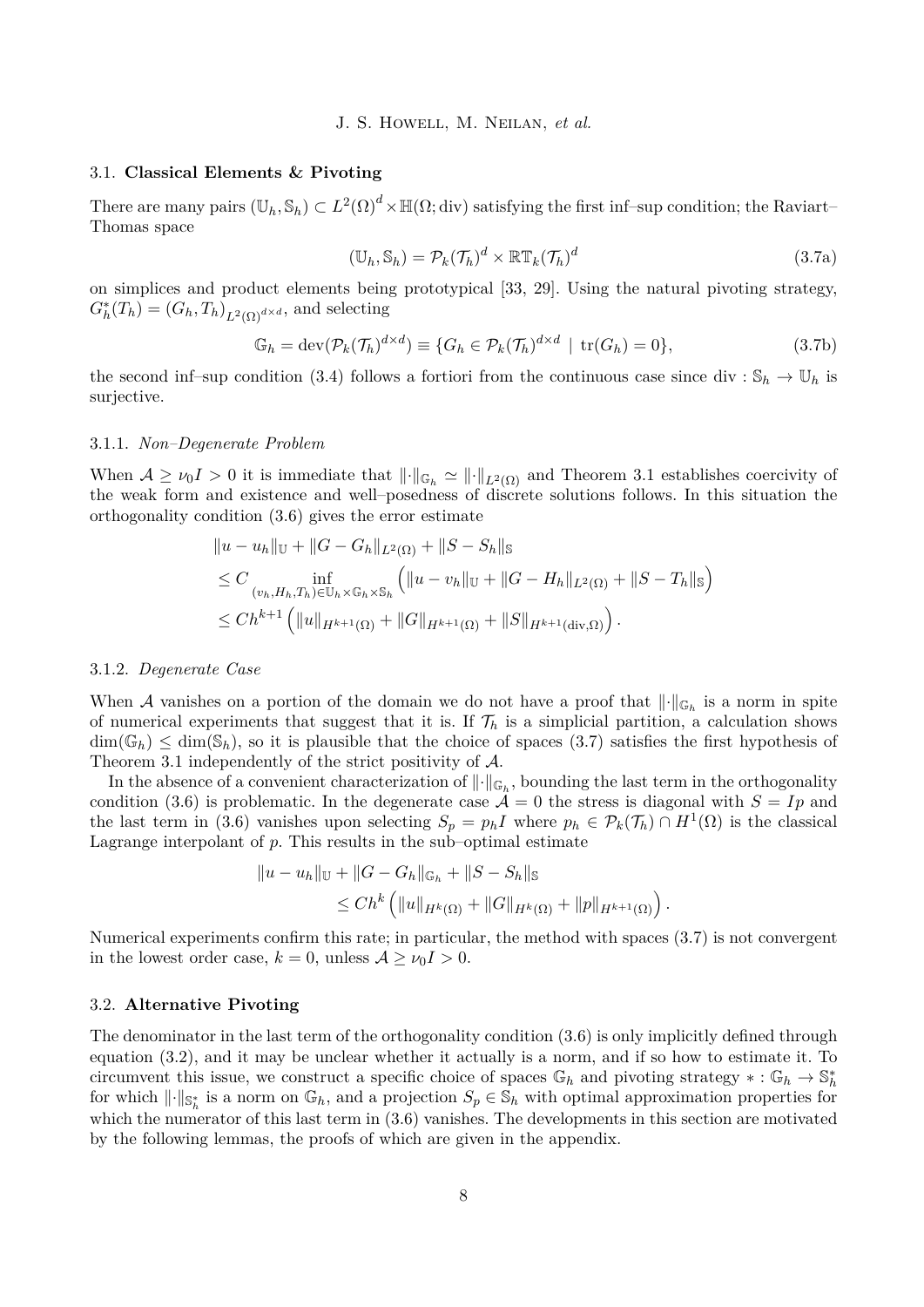<span id="page-9-0"></span>**Lemma 3.2.** *If*  $u \in H^1(\Omega)$  *and*  $u_p \in \mathbb{RT}_k(\mathcal{T}_h)$  *is the Raviart–Thomas projection, then by writing*  $G = \text{dev}(\nabla u)$ ,

$$
\Big| \sum_{K \in \mathcal{T}_h} \left( G - \text{dev}(\nabla u_p), T_h \right)_K + \sum_{e \in \mathcal{E}_h} \int_e T_h : ([u_p] \otimes n_e) \, ds \Big| \tag{3.8}
$$
  

$$
\leq C \| u - u_p \|_{H(\Omega; \text{div})} \| T_h \|_{H(\Omega; \text{div})},
$$

for all  $T_h \in \mathbb{RT}_k(\mathcal{T}_h)^d$ . Here, the jump on an interior edge is  $[u_p]=u_p^+-u_p^-$  with  $u_p^\pm(x)=\lim_{s\searrow 0}u_p(x\pm x)$  $\{sn_e\}$  *where*  $n_e$  *is a normal to the edge and the jump on a boundary edge is*  $[u_p] = u_p - P_{k,e}(u)$  *where*  $P_{k,e}: L^2(e)^d \to \mathcal{P}_k(e)$  *is orthogonal projection.* 

Since the jump in the normal component of the Raviart–Thomas projection vanishes, this lemma shows that (for sufficiently regular *G*)  $(G, T_h)$  can be well-approximated by functions  $G_p^* \in \mathbb{S}_h^*$  of the form

<span id="page-9-2"></span>
$$
G_p^*(T_h) = \sum_{K \in \mathcal{T}_h} (G_K, T_h)_K + \sum_{e \in \mathcal{E}_h} \int_e T_h : (g_e \otimes n_e),
$$

where  $G_K \in \mathcal{P}_k(K)^{d \times d}$  and  $g_e \in \mathcal{P}_k(e)_{\text{tan}}^d$  is a vector valued polynomial tangent to *e*. The following lemma shows that these degrees of freedom are sufficient to control the deviatoric part of *T<sup>h</sup>* required for the second inf–sup condition [\(3.4\)](#page-7-1).

**Lemma 3.3.** (1) *If K is a simplex, then every*  $H_h \in \text{dev}(\mathcal{P}_k(K)^{d \times d})$  *is uniquely determined by* 

- (a) *The moments of*  $(I n_e \otimes n_e)H_h n_e$  *up to degree k on each*  $e \subset \partial K$ *.*
- (b) *The moments of*  $H_h$  *up to degree*  $(k-1)$  *on*  $K$ *.*
- (2) Let  $\mathbb{RT}_k(K)$  be the local Raviart–Thomas space. Then if K is a cube, the deviatoric part of *every divergence–free*  $T_h \in \mathbb{RT}_k(K)^d$  *is uniquely determined by* 
	- (a) *The moments of*  $(I n_e \otimes n_e)T_h n_e$  *up to degree k on each*  $e \subset \partial K$ *.*
	- (b) *The values*  $(T_h, \text{dev}(\kappa))_K$  *for all divergence–free and diagonal*  $\kappa \in \mathbb{P}_k(K)^{d \times d}$ *.*

Given  $G_p^*$  as above, it is necessary to construct a function  $G_p$  which approximates  $G = \text{dev}(\nabla u)$  in order to compute an approximation of  $\mathcal{A}(G)$ . That is, to identify an inverse of the maps  $u \to u_p \to G_p^*$ . To illustrate how this idea can be used to construct finite element spaces, we explicitly construct the lowest order elements on rectangular meshes. While it is possible to construct more general spaces for polynomials of higher degree on more general meshes, these developments are long and technical.

#### <span id="page-9-1"></span>3.2.1. *Low-Order Elements on Rectangular Meshes*

Letting  $\mathcal{T}_h$  be a rectangular mesh we consider consider pairs  $(\mathbb{U}_h, \mathbb{S}_h) = \mathcal{P}_0(\mathcal{T}_h)^2 \times \mathbb{R} \mathbb{T}_0(\mathcal{T}_h)^2$  (which coincides with the  $BDFM_1$  space [\[7\]](#page-16-19)). If  $u \in \mathcal{P}_1(\mathbb{R}^2)^2$  and  $u_p \in \mathbb{RT}_0(\mathcal{T}_h)$  is its Raviart–Thomas projection then  $(u - u_p)(x) = (u - u_p)(x_K) + \text{dev}(\nabla u)(x - x_K)$  on each rectangle  $K \in \mathcal{T}_h$ , and a calculation shows that

$$
(\nabla u) : \begin{bmatrix} 1 & 0 \\ 0 & -1 \end{bmatrix} = (\nabla u_p) : \begin{bmatrix} 1 & 0 \\ 0 & -1 \end{bmatrix}, \text{ and } (\nabla u) : (n_e^{\perp} \otimes n_e) = \frac{2}{h_{e+}^{\perp} + h_{e-}^{\perp}} [u_p] \cdot n_e^{\perp}
$$

on each internal edge *e*. Here  $n_e$  is a normal to the edge and  $n_e^{\perp}$  the tangential vector obtained by  $\tau$  rotating  $n_e$  by  $\pi/2$ , and  $h_{e\pm}^{\perp}$  denotes the perpendicular height of the adjacent rectangles. Given degrees of freedom  ${g_e}_{e \in \mathcal{E}_h} \cup {g_K}_{K \in \mathcal{T}_h}$  the lowest order element with these degrees of freedom  $(G_p(x_e))$ :  $(n_e^{\perp} \otimes n_e) = g_e$  etc.) is

$$
G_p|_K = \begin{bmatrix} g_K/2 & -\frac{g_B(y_T - y) + g_T(y - y_B)}{y_T - y_B} \\ \frac{g_L(x_R - x) + g_R(x - x_L)}{x_R - x_L} & -g_K/2 \end{bmatrix} \equiv g_K \Psi_K + \sum_{e \subset \partial K} g_e \Psi_e,
$$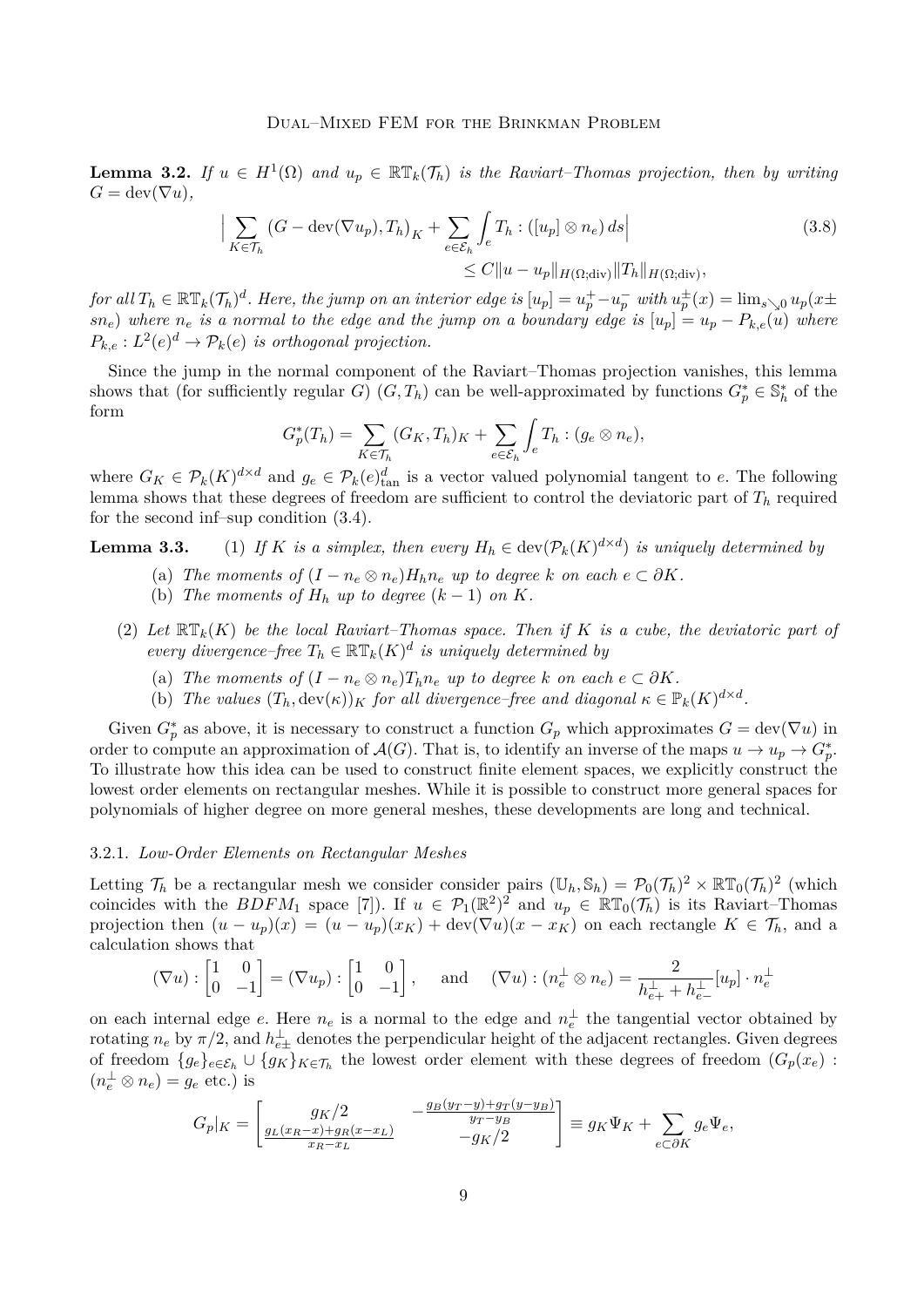where the edges and coordinates of *K* are labeled (T)op, (B)ottom, (L)eft, (R)ight. For  $T_h \in \mathbb{S}_h$  let

$$
(G_p^*, T_h) = \sum_{K \in \mathcal{T}_h} g_K |K| \begin{bmatrix} 1 & 0 \\ 0 & -1 \end{bmatrix} : T_h(x_K) + \sum_{e \in \mathcal{E}_h} (g_e/2) h_e(h_{e+}^{\perp} + h_{e-}^{\perp})(n_e^{\perp} \otimes n_e) : T_h(x_e)
$$
  

$$
= \sum_{K \in \mathcal{T}_h} |K| \left( g_K \begin{bmatrix} 1 & 0 \\ 0 & -1 \end{bmatrix} : T_h(x_K) + \sum_{e \subset \partial K} (g_e/2)(n_e^{\perp} \otimes n_e) : T_h(x_e) \right)
$$
  

$$
\equiv \sum_{K \in \mathcal{T}_h} \left( g_K \Psi_K^* + \sum_{e \subset \partial K} g_e \Psi_e^*, T_h \right)_K,
$$

where  $x_K \in K$  and  $x_e \in e$  are the centroids. If  $u \in H^1(\text{div}; \Omega)$  and  $g_e$  is the average of  $(\nabla u) : (n_e^{\perp} \otimes n_e)$ on *e* and  $g_K$  the average of  $(\nabla u)$ :  $diag(1, -1)$  over K, then Lemma [3.2](#page-9-0) shows that  $\|\text{dev}(\nabla u) - G^*_p\|_{\mathbb{S}^*_h} =$  $O(h)$  and  $\|\text{dev}(\nabla u) - G_p\|_{L^2(\Omega)} = O(h)$ , since  $\text{dev}(\nabla u) - G_p$  vanishes when *u* is linear on a neighborhood of *K*.

The dual function  $G_p^*$  on each element is

$$
G_p^*|_K = \left[g_L\left(\frac{6(x_R-x)}{x_R-x_L}-2\right)+g_R\left(\frac{6(x-x_L)}{x_R-x_L}-2\right)\right] - g_B\left(\frac{6(y_T-y)}{y_T-y_B}-2\right)-g_T\left(\frac{6(y-y_B)}{y_T-y_B}-2\right)\right],
$$

and the basis functions  $\Psi_K^*$  and  $\{\Psi_e^*\}_{e \subset \partial K} \subset L^2(K)^{2 \times 2}$  are immediate. Using these formulas, the hypotheses of Theorem [3.1](#page-7-2) are readily verified.

- (1) We construct non–negative approximations of  $(\mathcal{A}(G_h), G_h^*)$  for the two prototypical constitutive laws in equations  $(1.1)$  and  $(2.1)$ .
	- (a)  $\mathcal{A}(x, G) = \nu(x)G$ : The dual basis functions were constructed so that

$$
(G_h, G_h^*)_K = |K|(g_K^2 + \sum_{e \subset \partial K} g_e^2).
$$

In particular,

$$
2||G_h||_{L^2(K)}^2 \le (G_h, G_h^*)_K \le 6||G_h||_{L^2(K)}^2.
$$

Thus if  $(\mathcal{A}(\cdot, G_h), G_h^*)$  is approximated by  $(\bar{\nu}G_h, G_h^*)_K$ , where  $\bar{\nu}_K = \bar{\nu}|_K = \sup_{x \in K} \nu(x)$ , it is immediate that this quantity is non–negative when  $\nu(\cdot) \geq 0$ .

(b)  $\mathcal{A}(x, G) = \nu(x) (G + G^{\top})$ : Writing  $G_h^{sym}$  $\frac{sym}{h}$  for the symmetric part of  $G_h$ , a calculation shows  $2\|G_h^{sym}$  $\|h\|_{L^2(K)}^2 \leq (G_h^{sym})$  $\binom{sym}{h}, G_h^*$ <sub>*K*</sub>  $\leq 6$  $\|G_h^{sym}$  $\|h^{sym}\|_{L^{2}(K)}^{2}.$ 

Approximating  $(\mathcal{A}(\cdot, G_h), G_h^*)$  by  $2\bar{\nu}(G_h^{sym})$  $\binom{sym}{h}, G_h^*$ , it is immediate that this quantity is non– negative when  $\nu(\cdot) > 0$ .

(2) We show that  $\|\cdot\|_{\mathbb{S}^*_h}$  is a norm on  $\mathbb{G}_h$ . To this end, suppose that  $G_h \in \mathbb{G}_h$  satisfies  $(G_h^*, T_h) = 0$ for all  $T_h \in \mathbb{S}_h$ . Since  $T_h|_K \in \mathcal{P}_1(K)^{d \times d}$  for each rectangle K it follows that

$$
T_h(x_K) : diag(1,-1) = T_h(x_K) : (e_1 \otimes e_1 - e_2 \otimes e_2)
$$
  
=  $(1/2)(T_h(x_L) + T_h(x_R)) : e_1 \otimes e_1 - (1/2)(T_h(x_T) + T_h(x_B)) : e_2 \otimes e_2,$ 

where  $e_1 = (1,0)^\top$  and  $e_2 = (0,1)^\top$  are the standard basis vectors of  $\mathbb{R}^2$ . It follows that  $T_h(x_K)$  : diag(1*,* −1) vanishes if the normal degrees of freedom  $T_h(x_e)$  :  $n_e \otimes n_e$  vanish. Thus selecting the degrees of freedom for  $T_h$  to be  $T_h(x_e)$ :  $n_e \otimes n_e = 0$  and  $T_h(x_e)$ :  $n_e \otimes n_e^{\perp} = g_e$ shows

$$
0 = (G_h^*, T_h) = \sum_K |K| \sum_{e \subset \partial K} |g_e|^2,
$$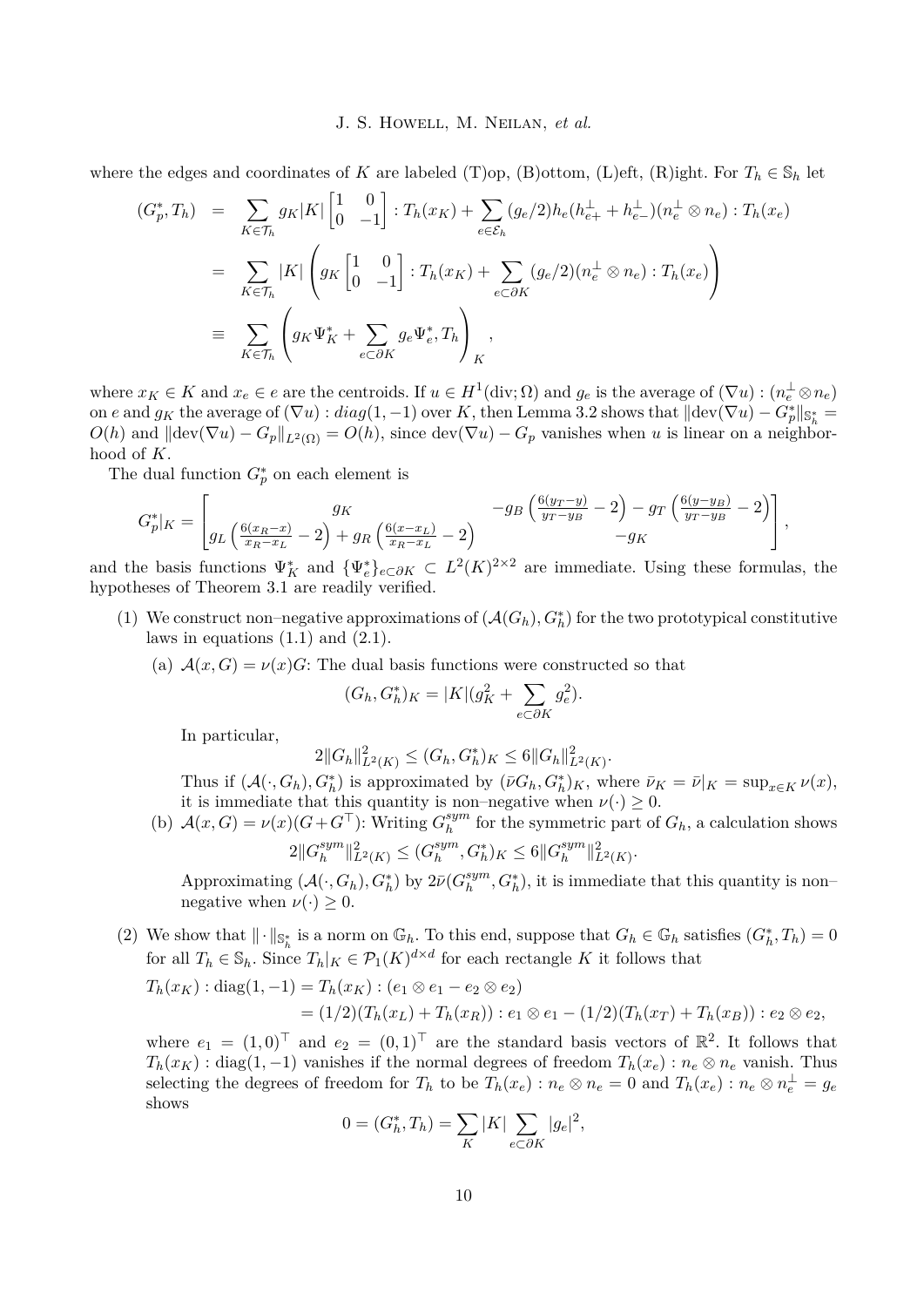and therefore the edge degrees of freedom vanish.

To verify that the face degrees of freedom vanish, let  $\hat{\Omega} = \cup \{K \mid g_K \neq 0\}$ . If  $\hat{\Omega}$  is non–empty, let  $\hat{K} \subset \hat{\Omega}$  be a boundary rectangle of  $\hat{\Omega}$ , and let  $\hat{e} \subset \partial \hat{K} \cap \partial \hat{\Omega}$  be an edge on the boundary. Selecting  $T_h$  to have  $T_h(x_{\hat{e}})$ :  $n_{\hat{e}} \otimes n_{\hat{e}} = 1$  and all other degrees of freedom to vanish gives the contradiction.

$$
0 = (G_h^*, T_h) = (\pm 1/2)g_{\hat{K}} \Rightarrow \hat{K} \notin \hat{\Omega}.
$$

(The sign depending upon whether  $\hat{e}$  is a horizontal or vertical edge.)

(3) The BDFM family of elements were constructed so that the first inf–sup condition [\(3.3\)](#page-7-4) is satisfied. Lemma [3.3](#page-0-0) is used to verify second inf–sup condition [\(3.4\)](#page-7-1). Selecting the degrees of freedom for  $G_h^*$  to be as in the lemma immediately gives  $\|\text{dev}(T_h)\|_{L^2(\Omega)}^2 \leq (G_h^*, T_h)$ . The second inf–sup then follows since  $||G_h||_{\mathbb{G}_h} \leq C||G_h||_{L^2(\Omega)} \leq C||\text{dev}(T_h)||_{L^2(\Omega)}$ .

Equation [\(3.6\)](#page-7-3) can now be used to establish a first order rate of convergence with constants depending upon  $\alpha$  and  $\nu$  only through the generalized Poincaré constant as follows.

- The estimate  $||u u_p||_{L^2(\Omega)} \leq Ch||u||_{H^1(\text{div},\Omega)}$  is immediate when  $u_p$  is the Raviart–Thomas projection of *u*.
- The spaces  $\mathbb{G}_h$  and  $\mathbb{G}_h^*$  and projections in this section were constructed so that

$$
\|G_p^*-G\|_{{\mathbb S}^*_h}\leq C\|u-u_p\|_{H(\Omega;{\rm div})}\leq Ch\|u\|_{H^1({\rm div},\Omega)}.
$$

The piecewise constant approximation  $\bar{\nu}$  of the viscosity  $\nu$  used to construct non–negative approximations of  $(\mathcal{A}(G_h), G_h^*)$  gives rise to an additional consistency error of the form

$$
\|(\nu/\sqrt{\bar{\nu}}-\sqrt{\bar{\nu}})G\|_{L^2(\Omega)} \leq \|\nu/\sqrt{\bar{\nu}}-\sqrt{\bar{\nu}}\|_{L^2(\Omega)}\|G\|_{L^{\infty}(\Omega)}.
$$

For the prototypical situation illustrated in Figure [1.1](#page-2-0) an explicit calculation shows

$$
\|\nu/\sqrt{\bar{\nu}}-\sqrt{\bar{\nu}}\|_{L^2(\Omega)}\leq Ch\sqrt{\|\nabla\nu\|_{L^\infty(\Omega)}\ln(1/h)}
$$

when  $\bar{\nu}|_K = \nu(x_K)$  and  $c \max(\nu|_K) \leq \bar{\nu}|_K \leq \max(\nu|_K)$  on an element where  $\nu$  vanishes.

• We select  $S_p$  so that the last term in  $(3.6)$  vanishes. The dual basis functions were selected so that  $(T_h, \Psi_e^*) = T_h(x_e) : (n_e^{\perp} \otimes n_e)$  for any piecewise linear function on  $\mathcal{T}_h$ . Let  $\{\Phi_e^*\}\subset$  $\mathcal{P}_1(\mathcal{T}_h)^{2\times 2}$  be the analogous dual basis for which  $(T_h, \Phi_e^*) = T_h(x_e) : n_e \otimes n_e$  and select the tangential and normal degrees of freedom of  $S_p$  to be  $(S, \Psi_e^*)$  and  $(S, \Phi_e^*)$  respectively. As in the proof of the second inf–sup condition above, it follows that  $(S_p, \Psi_K^*) = (S, \Psi_K^*)$  so the last term in term [\(3.6\)](#page-7-3) vanishes. It is immediate that  $S - S_p$  vanishes when when  $S \in \mathcal{P}_1(\mathbb{R}^d)^{2 \times 2}$ , and so  $\|\text{div}(S - S_p)\|_{L^2(\Omega)} \le Ch \|S\|_{H^2(\Omega)}$ .

# <span id="page-11-0"></span>4. **Numerical Examples**

We manufacture solutions of equations  $(1.1)$  on  $\Omega = (-1,1)^2 \subset \mathbb{R}^2$  with data f, g, and  $u_{\Gamma}$  chosen so that

$$
u = \operatorname{curl}(\psi) + \nabla \phi,
$$

where  $\operatorname{curl}(\psi) = (-\psi_y, \psi_x)^T$ ,

$$
\psi = e^{x^2 + y} \sin^2(2\pi x) \sin^2(2\pi y), \n\phi = e^{y^2 + x} \cos^2(2\pi x) \cos^2(2\pi y),
$$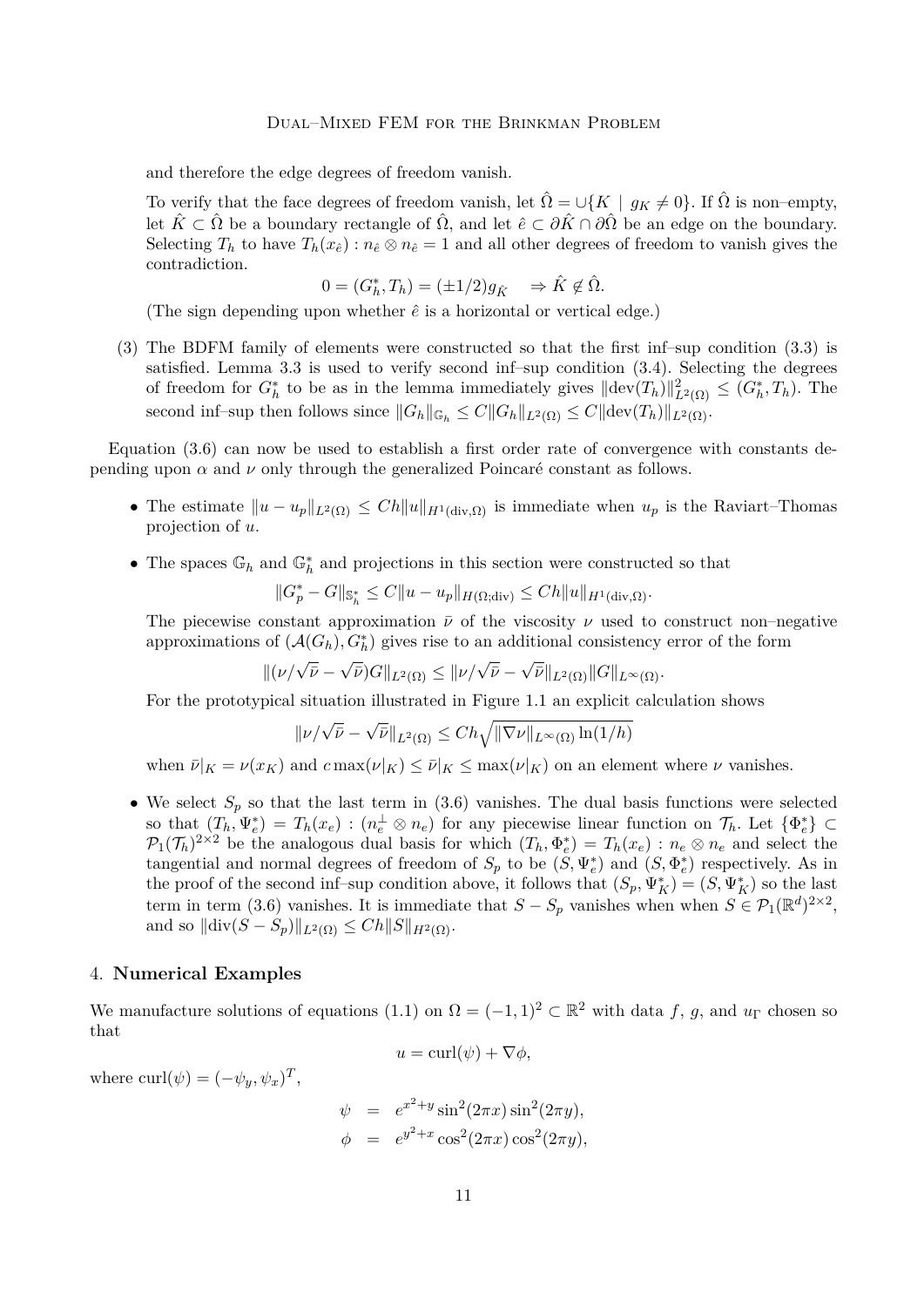<span id="page-12-1"></span>

| $\boldsymbol{h}$ | $  u -$<br>$\parallel$ $L^2$ | $G_h\ _{L^2}$ | $G_h\ _{\mathbb{S}_h^*}$ | $S_h\ _{L^2}$ | $-S_h _{\mathbb{H}(\text{div})}$ |
|------------------|------------------------------|---------------|--------------------------|---------------|----------------------------------|
|                  | 46.19                        | 267.77        | 89.37                    | 586.31        | 4005.05                          |
| 1/2              | 15.34                        | 262.45        | 37.83                    | 329.48        | 3260.96                          |
| 1/4              | 7.85                         | 123.02        | 3.17                     | 97.24         | 1642.23                          |
| 1/8              | 2.38                         | 35.66         | 0.42                     | 28.53         | 620.59                           |
| 1/16             | 0.61                         | 9.43          | 0.05                     | 7.21          | 163.36                           |
| 1/32             | 0.15                         | 2.39          | 0.01                     | 1.81          | 41.37                            |
| Rate             | 1.99                         | 1.98          | 2.98                     | 1.99          | 1.98                             |
| Norm             | 23.11                        | 284.31        |                          | 327.55        | 5068.74                          |
|                  |                              |               |                          |               |                                  |

TABLE 4.1. Non–symmetric stress  $\mathcal{A}(G) = \nu G$ .

TABLE 4.2. Symmetric stress  $\mathcal{A}(G) = \nu(G + G^{\top}).$ 

| $\hbar$ | $  u - u_h  _{L^2}$ | $  G - G_h  _{L^2_A}$ | $  G - G_h  _{\mathbb{S}_h^*}$ | $  S - S_h  _{L^2}$ | $ S-S_h _{\mathbb{H}(\text{div})}$ |
|---------|---------------------|-----------------------|--------------------------------|---------------------|------------------------------------|
|         | 67.69               | 391.62                | 101.02                         | 1130.40             | 5713.53                            |
| 1/2     | 42.37               | 355.70                | 51.70                          | 701.59              | 5412.97                            |
| 1/4     | 9.11                | 161.94                | 5.55                           | 235.28              | 2602.92                            |
| 1/8     | 4.60                | 73.65                 | 3.96                           | 132.78              | 994.20                             |
| 1/16    | 2.26                | 33.50                 | 2.17                           | 64.94               | 261.69                             |
| 1/32    | 1.12                | 16.25                 | 1.11                           | 32.24               | 66.28                              |
| Rate    | 1.00                | 1.04                  | 0.96                           | 1.01                | 1.98                               |
| Norm    | 23.11               | 336.26                |                                | 576.17              | 8153.62                            |

*Errors and rates for non–degenerate examples on triangles,*  $\nu = \alpha = 1$ *.* 

and

$$
p = e^{xy} \cos(2\pi x) \sin(2\pi y) + C.
$$

The constant *C* is chosen so that  $\int_{\Omega} tr(S) = 0$  and depends upon the choice of A. We first consider a non–degenerate case with  $\alpha = \nu = 1$ , and then a degenerate case for which (see Figure [1.1\)](#page-2-0)

<span id="page-12-0"></span>
$$
\nu(x,y) = \begin{cases}\n1 & y \ge 1/2 \\
y + 1/2 & -1/2 \le y \le 1/2 \\
0 & y \le -1/2\n\end{cases} \text{ and } \alpha = 1 - \nu,\n\tag{4.1}
$$

with the symmetric and the non–symmetric constitutive laws. Errors for *G* are presented for each of the (semi) norms  $||G||_{L^2_{\mathcal{A}}(\Omega)} = (\mathcal{A}(G), G)^{1/2}$  and  $||G||_{\mathbb{S}^*_h}$ . The latter is mesh dependent and computed as  $||G||_{\mathbb{S}_h^*} = ||\mathcal{R}_h(G)||_{H(\Omega; \text{div})}$  where  $\mathcal{R}_h : \mathbb{S}_h^* \to \mathbb{S}_h$  is the Riesz map;

$$
\mathcal{R}_h(G) \in \mathbb{S}_h
$$
,  $(\mathcal{R}_h(G), T_h)_{\mathbb{H}(\Omega; \text{div})} = G(T_h)$ ,  $T_h \in \mathbb{S}_h$ .

In the tables to follow, *Rate* is the observed rate of convergence for the two finest meshes in that norm or semi-norm, and *Norm* is the norm or semi-norm of the corresponding component of the exact solution.

### 4.1. **Non-degenerate Case on Triangles**

As described in Section [3.1,](#page-8-1) standard Raviart–Thomas elements for S*<sup>h</sup>* and discontinuous Lagrange elements for  $\mathbb{G}_h$  and  $\mathbb{U}_h$  satisfy the inf–sup conditions [\(3.3\)](#page-7-4)–[\(3.4\)](#page-7-1). Moreover, if  $\|\cdot\|_{\mathbb{S}_h^*}$  is a norm, then the error estimate [\(3.6\)](#page-7-3) is satisfied.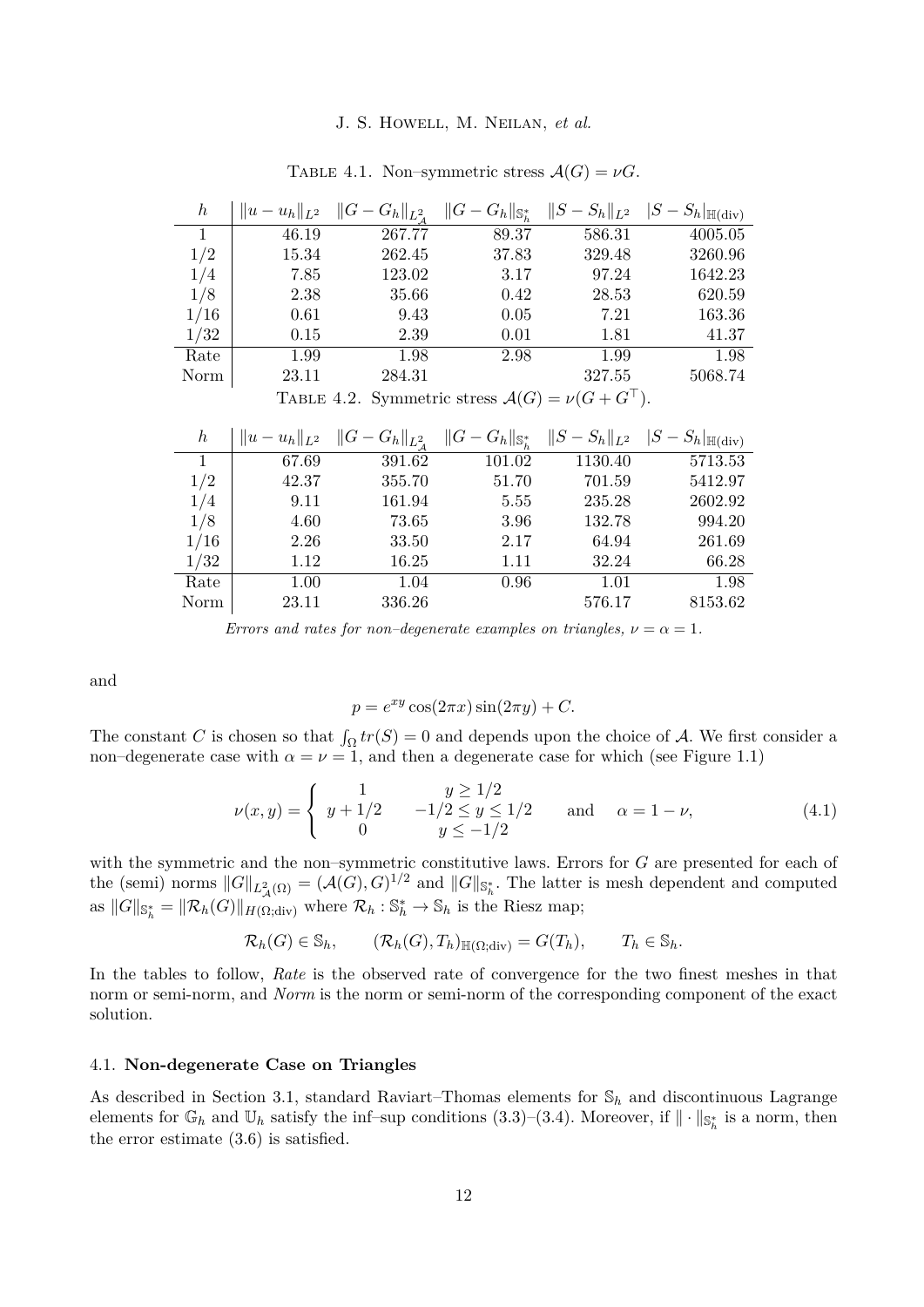<span id="page-13-0"></span>

| $\boldsymbol{h}$ | $  u - u_h  _{L^2}$ | $  G -$<br>$G_h  _{L^2}$ | $  G -$<br>$G_h\ _{\mathbb{S}_h^*}$ | $S_h\ _{L^2}$ | $ S-S_h _{\mathbb{H}(\text{div})}$ |
|------------------|---------------------|--------------------------|-------------------------------------|---------------|------------------------------------|
| 1                | 59.10               | 221.05                   | 95.69                               | 449.08        | 3317.63                            |
| 1/2              | 17.07               | 228.23                   | 38.67                               | 265.45        | 2575.43                            |
| 1/4              | 8.43                | 102.80                   | 4.39                                | 75.48         | 1340.08                            |
| 1/8              | 3.06                | 29.95                    | 1.97                                | 22.47         | 498.22                             |
| 1/16             | 1.20                | 7.94                     | 1.03                                | 5.86          | 131.11                             |
| 1/32             | 0.55                | 2.02                     | 0.53                                | 2.03          | 33.21                              |
| Rate             | 1.13                | 1.98                     | 0.97                                | 1.53          | 1.98                               |
| Norm             | 23.11               | 239.48                   |                                     | 256.71        | 4001.66                            |

#### TABLE 4.3. Non–symmetric stress  $\mathcal{A}(G) = \nu G$ .

TABLE 4.4. Symmetric stress  $\mathcal{A}(G) = \nu(G + G^{\top}).$ 

| $\boldsymbol{h}$ | $u_h  _{L^2}$<br>$  u -$ | $  G - G_h  _{L^2_{A}}$ | $\ G -$<br>$G_h  _{\mathbb{S}_h^*}$ | $  S -$<br>$S_h\ _{L^2}$ | $-S_h _{\mathbb{H}(\text{div})}$ |
|------------------|--------------------------|-------------------------|-------------------------------------|--------------------------|----------------------------------|
|                  | 98.55                    | 350.38                  | 122.28                              | 706.91                   | 4476.65                          |
| 1/2              | 59.13                    | 307.06                  | 65.40                               | 550.13                   | 3989.55                          |
| 1/4              | 9.54                     | 123.41                  | 6.22                                | 168.26                   | 1962.87                          |
| 1/8              | 5.04                     | 58.46                   | 4.46                                | 99.34                    | 738.22                           |
| 1/16             | 2.46                     | 26.57                   | 2.38                                | 48.52                    | 194.06                           |
| 1/32             | 1.22                     | 12.90                   | 1.21                                | 24.22                    | 49.14                            |
| Rate             | 1.01                     | 1.04                    | 0.97                                | 1.00                     | 1.98                             |
| Norm             | 23.11                    | 270.91                  |                                     | 431.71                   | 5916.56                          |

*Errors and rates for degenerate case on triangles,*  $\nu$  *as in* [\(4.1\)](#page-12-0) *and*  $\alpha = 1 - \nu$ .

The results for the case  $\mathcal{A}(G) = \nu G$  are presented in Table [4.1](#page-12-1) and exhibit optimal rates of convergence, namely,  $\mathcal{O}(h^{k+1})$ . These rates agree with the arguments given in Section [3.1.1](#page-8-2) (since  $\mathcal{A} \geq I$ ). In addition, the numerical results suggest that the error of  $G_h$  in the dual norm has order  $\mathcal{O}(h^{k+2})$ .

Table [4.2](#page-12-1) presents the corresponding results in the symmetric case  $\mathcal{A}(G) = (1/2)(G + G^{\top})$ . In this case, the rate of convergence decrease for all variables by an order of one; we observe linear convergence in the energy norms when  $k = 1$ . This behavior is most likely attributed to a lack of a discrete Korn inequality over the kernel  $\mathbb{Z}_h$ , implying that  $\|\cdot\|_{\mathbb{G}_h} \not\approx \|\cdot\|_{L^2(\Omega)}$ . On the other hand, if  $\|\cdot\|_{\mathbb{S}^*_h}$  is a norm on  $\mathbb{G}_h$  and if the mesh is quasi-uniform, then a simple scaling argument shows that  $||H||_{\mathbb{S}_{h}^{*}} \geq Ch||P_{\mathbb{S}}(H)||_{L^{2}(\Omega)}$ , where  $P_{\mathbb{S}}$  is the *L*<sup>2</sup>–projection onto S. In light of the last term in [\(3.6\)](#page-7-3), this formal argument suggests the observed sub–optimal rates.

#### 4.2. **Degenerate Case on Triangles**

Table [4.3](#page-13-0) contains results for *ν* defined in [\(4.1\)](#page-12-0) and  $\alpha = 1 - \nu$  for  $\mathcal{A}(G) = \nu G$ , while Table [4.4](#page-13-0) contains results for  $\mathcal{A}(G) = \nu(G + G^{\top})$ . While the problem is well–posed for this degeneracy in  $\nu$ , in both cases the rates of convergence degrade due to the presence of the last term on the right of [\(3.6\)](#page-7-3).

#### 4.3. **Degenerate Case on Rectangles**

The rectangular element developed in Section [3.2.1](#page-9-1) exhibits the optimal first order rate of convergence for every combination of degenerate and non–degenerate coefficients and symmetric and non– symmetric constitutive law. Errors and rates for the degenerate coefficients are presented in Tables [4.5](#page-14-0) and [4.6.](#page-14-0) The results for the non–degenerate case on meshes that do not align with the lines  $y = \pm 1/2$ where derivatives of  $\nu$  and  $\alpha$  jump are similar to those shown in Tables [4.5](#page-14-0) and [4.6.](#page-14-0)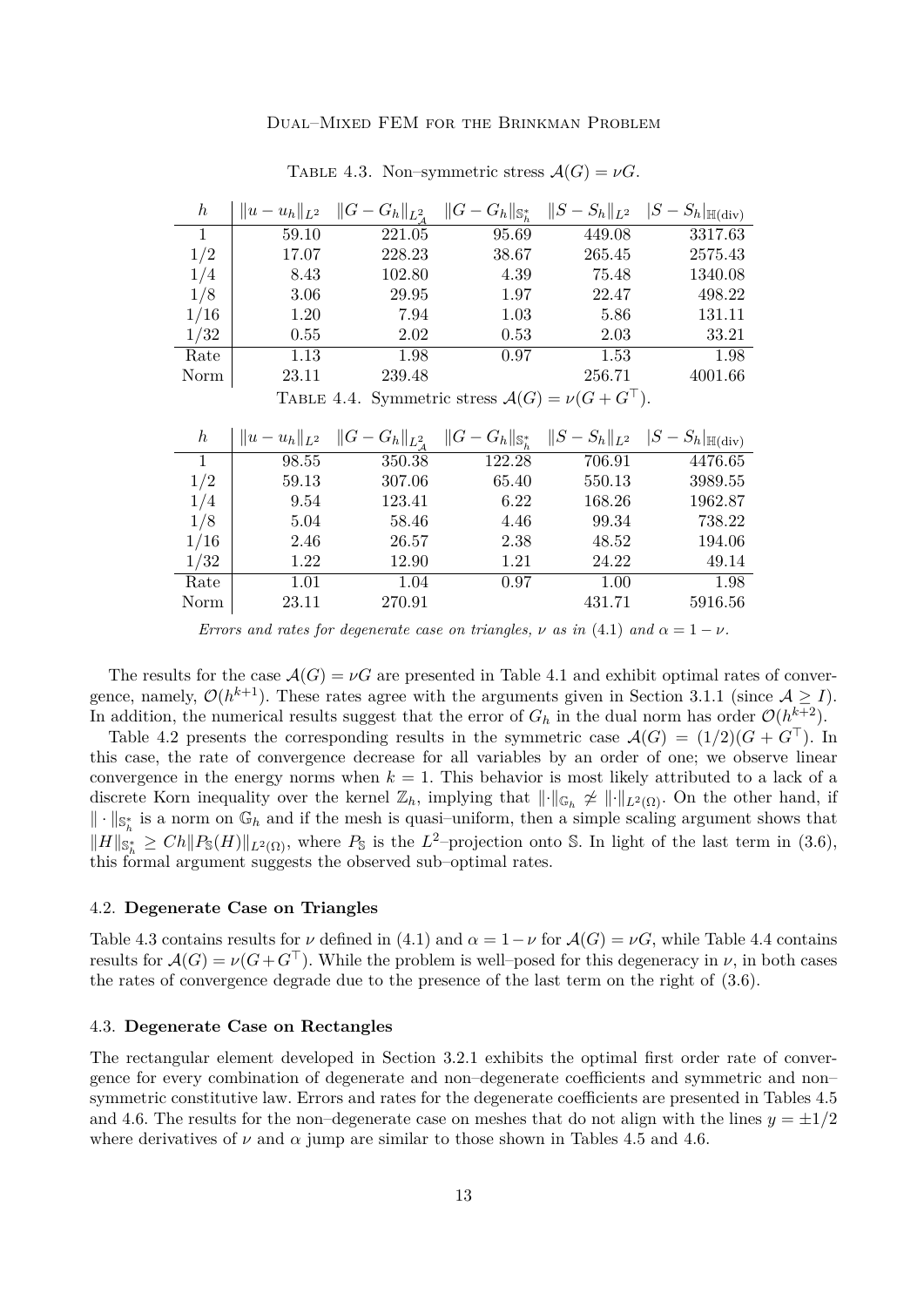<span id="page-14-0"></span>

| $\boldsymbol{h}$ | $  T_2  $ | $G_h\ _{L^2}$ | $G_h _{\mathbb{S}_h^*}$ | $S_h\ _{L^2}$ | $-S_h _{\mathbb{H}(\text{div})}$ |
|------------------|-----------|---------------|-------------------------|---------------|----------------------------------|
|                  | 42.06     | 247.83        | 34.52                   | 319.79        | 4002.80                          |
| 1/2              | 37.50     | 242.87        | 28.95                   | 313.25        | 3987.85                          |
| 1/4              | 24.48     | 190.47        | 15.92                   | 202.70        | 3454.66                          |
| 1/8              | 11.65     | 109.12        | 3.88                    | 103.47        | 2091.00                          |
| 1/16             | 5.92      | 51.68         | 1.17                    | 46.40         | 1115.03                          |
| 1/32             | 2.97      | 24.97         | 0.38                    | 21.68         | 566.68                           |
| Rate             | 1.00      | 1.05          | 1.62                    | 1.10          | 0.98                             |
| Norm             | 23.11     | 239.48        |                         | 256.71        | 4001.66                          |

TABLE 4.5. Non–symmetric stress  $\mathcal{A}(G) = \nu G$ .

TABLE 4.6. Symmetric stress  $\mathcal{A}(G) = \nu(G + G^{\top}).$ 

| $\boldsymbol{h}$ | $  u - u_h  _{L^2}$ | $  G - G_h  _{L^2_A}$ | $  G - G_h  _{\mathbb{S}_h^*}$ | $  S - S_h  _{L^2}$ | $ S-S_h _{\mathbb{H}(\text{div})}$ |
|------------------|---------------------|-----------------------|--------------------------------|---------------------|------------------------------------|
| 1                | 33.00               | 269.00                | 23.54                          | 520.61              | 5931.59                            |
| 1/2              | 34.36               | 273.38                | 24.99                          | 520.41              | 5898.06                            |
| 1/4              | 21.94               | 216.99                | 15.14                          | 355.78              | 5147.94                            |
| 1/8              | 11.95               | 128.14                | 4.69                           | 190.98              | 3096.49                            |
| 1/16             | 6.05                | 64.49                 | 1.71                           | 91.18               | 1649.59                            |
| 1/32             | 2.99                | 31.65                 | 0.55                           | 41.89               | 838.11                             |
| Rate             | 1.02                | 1.03                  | 1.65                           | 1.12                | 0.98                               |
| Norm             | 23.11               | 270.91                |                                | 431.71              | 5916.56                            |

*Errors and rates for degenerate case on rectangles,*  $\nu$  *as in* [\(4.1\)](#page-12-0) *and*  $\alpha = 1 - \nu$ .

# **Appendix** A. **Proof of Lemma [3.2](#page-9-0)**

Integration–by–parts shows

$$
(G, T_h) \equiv (-u, \text{div}(T_h)) + \langle u, T_h n \rangle - (1/d)(\text{div}(u), \text{tr}(T_h))
$$
  
\n
$$
= (-u + u_p, \text{div}(T_h)) + \langle u, T_h n \rangle - (1/d)(\text{div}(u - u_p), \text{tr}(T_h))
$$
  
\n
$$
- (u_p, \text{div}(T_h)) - (1/d)(\text{div}(u_p), \text{tr}(T_h))
$$
  
\n
$$
= (-u + u_p, \text{div}(T_h)) - (1/d)(\text{div}(u - u_p), \text{tr}(T_h))
$$
  
\n
$$
+ \sum_{K \in \mathcal{T}_h} (\text{dev}(\nabla u_p), T_h)_K - \sum_{e \in \mathcal{E}_h} \int_e ([u_p] \otimes n_e) : T_h.
$$

The estimate [\(3.8\)](#page-9-2) is now obtained by rearranging terms and applying the Cauchy–Schwarz inequality.

# **Appendix** B. **Proof of Lemma [3.3](#page-0-0)**

(1) The total number conditions is  $(d+1)(d-1)\dim \mathcal{P}_k(\mathbb{R}^{d-1}) + (d^2-1)\dim \mathcal{P}_{k-1}(\mathbb{R}^d) = (d^2-1)d!$  $1)$  $\left(\binom{k+d-1}{d-1} + \binom{k+d-1}{d} \right)$  $\binom{d-1}{d}$  = dim dev( $\mathcal{P}_k(K)^{d \times d}$ ). It then suffices to show that  $H \in \text{dev}(\mathcal{P}_k(K)^{d \times d})$ vanishes on the degrees of freedom if and only if  $H \equiv 0$ . We show this for the case  $d = 3$ ; the two–dimensional case follows from similar arguments.

First we consider the case where  $K = \hat{K}$  is the the reference tetrahedron. Label the faces so that  $\hat{x}_k = 0$  on  $\hat{f}_k$  and that  $\hat{x}_1 + \hat{x}_2 + \hat{x}_3 = 1$  on  $\hat{f}_4$ . Explicit calculation shows that the condition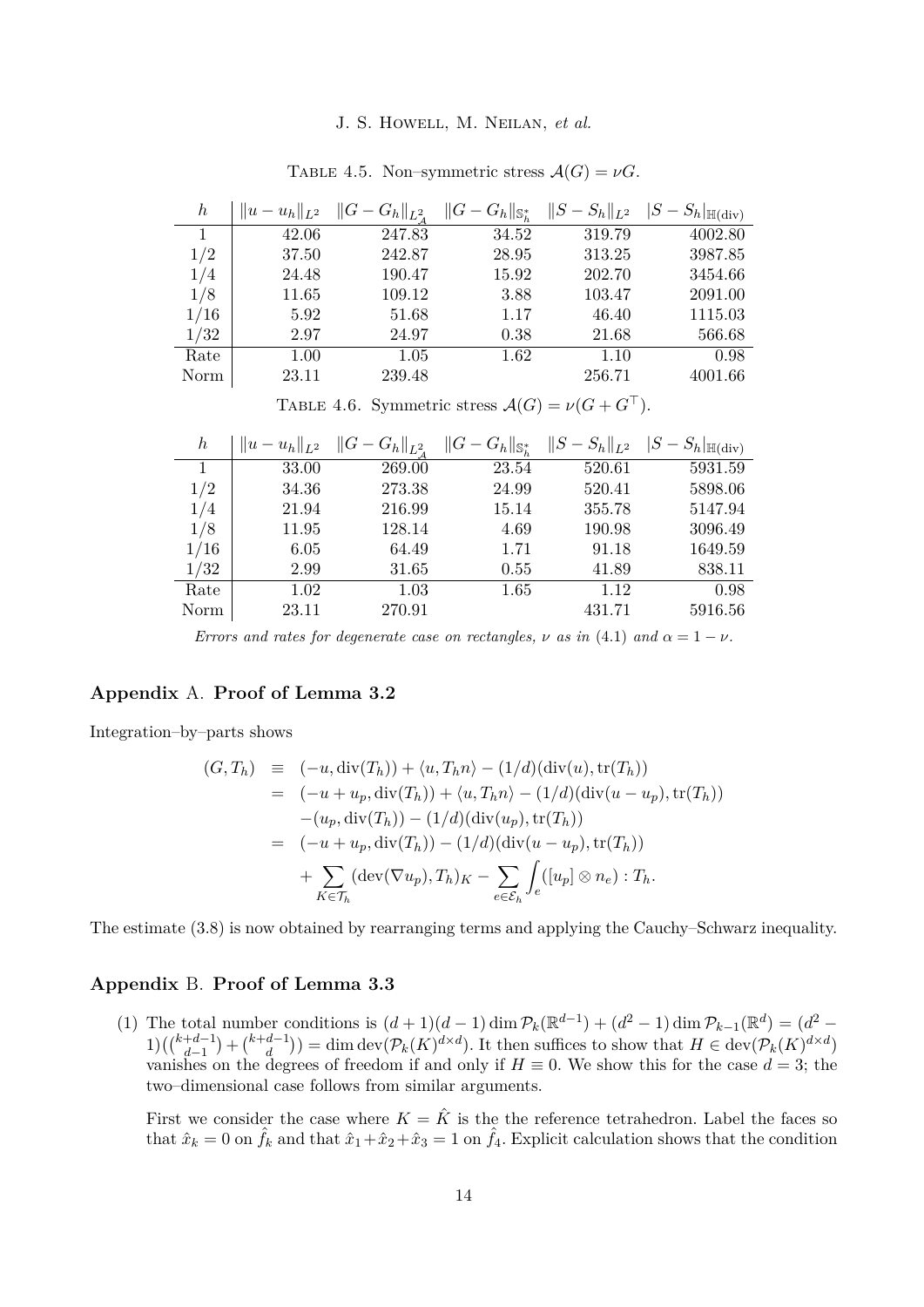$(I - \hat{n} \otimes \hat{n})H\hat{n} = 0$  reduces to

<span id="page-15-2"></span>
$$
H_{jk} = 0
$$
 on  $\hat{f}_k = 0$   $j \neq k, k = 1, 2, 3,$  (B.1a)

<span id="page-15-3"></span>
$$
3H_{11} + 2H_{12} + 2H_{13} - H_{21} - H_{23} - H_{31} - H_{32} = 0 \quad \text{on } \hat{f}_4,
$$
\n(B.1b)

$$
H_{21} + 2H_{22} + H_{23} - H_{31} - H_{32} + H_{11} = 0 \quad \text{on } \hat{f}_4.
$$
 (B.1c)

Since the moments of *H* on  $\hat{K}$  vanish up to degree  $(k-1)$ , we find

$$
0 = \int_{\hat{K}} \frac{\partial (H_{i,j}^2)}{\partial \hat{x}_k} d\hat{x} = \int_{\partial \hat{K}} H_{i,j}^2 \hat{n}^{(k)} d\hat{s} = -\int_{\hat{f}_k} H_{i,j}^2 d\hat{s} + \frac{1}{\sqrt{3}} \int_{\hat{f}_4} H_{i,j}^2 d\hat{s}.
$$
 (B.2)

By [\(B.1a\)](#page-15-2),  $H_{jk} = 0$  vanishes on  $\hat{f}_4$  for  $k = 1, 2, 3$  and  $j \neq k$ . Therefore by [\(B.1b\)](#page-15-3)–[\(B.1c\)](#page-15-4),  $H = 0$ on  $\hat{f}_4$ . Then using [\(B.2\)](#page-15-5) and [\(B.1a\)](#page-15-2), we conclude that *H* vanishes on  $\partial \hat{K}$ . Since the moments of *H* on  $\hat{K}$  equal zero up to degree  $(k-1)$ , we conclude that  $H \equiv 0$ .

For a general element  $K \in \mathcal{T}_h$ , let  $F_K : \hat{K} \to K$  denote an affine mapping with  $F_K(\hat{x}) =$  $B_K \hat{x} + b_K$ ,  $B_K \in \mathbb{R}^{3 \times 3}$  and  $b_K \in \mathbb{R}^3$ . Let  $H \in \text{dev}(\mathcal{P}_k(K)^{3 \times 3})$  vanish at the degrees of freedom, and define  $\hat{H} \in \text{dev}(\mathcal{P}_k(\hat{K})^{3 \times 3})$  via

<span id="page-15-5"></span><span id="page-15-4"></span>
$$
B_K^{-T} \hat{H}(\hat{x}) B_K^T = H(x), \qquad x = F_K(\hat{x}).
$$

Since outward normal unit vectors and any tangential unit vectors satisfy the relations [\[27,](#page-17-15) p. 79]

$$
n_i = \frac{B^{-T}\hat{n}_i}{\|B^{-T}\hat{n}_i\|}, \qquad \tau_i = \frac{B_K\hat{\tau}_i}{\|B_K\hat{\tau}_i\|},
$$

there holds

$$
\tau_i^T H n_i = \frac{\hat{\tau}_i^T \hat{H} \hat{n}_i}{\|B^{-T} \hat{n}_i\| \|B_K \hat{\tau}_i\|}.
$$

Therefore, the moments of  $(I - \hat{n}_i \otimes \hat{n}_i) \hat{H} \hat{n}_i$  vanish up to degree *k* on  $\hat{f}_i$ . It then follows that the moments of  $\hat{H}$  vanish on  $\hat{K}$  so  $\hat{H} \equiv 0$  and hence  $H \equiv 0$ . This completes the proof of part (1).

(2) To prove part (2), first note that all of the off-diagonal entries of dev( $T_h$ ) (with  $T_h \in \mathbb{RT}_k(K)^d$ ) vanish if and only if the moments of  $(I - n_e \otimes n_e)T_h n_e$  vanish up to degree k on each  $e \subset \partial K$ . The result now follows upon noting that  $(T_h, \text{dev}(\kappa))_K = (\text{dev}(T_h), \text{dev}(\kappa))_K$ .

# **Acknowledgements**

The authors would like to thank the editor and four anonymous referees for their helpful comments that improved the presentation in the manuscript.

## **References**

- <span id="page-15-0"></span>[1] G. Allaire. Homogenization of the Navier-Stokes equations in open sets perforated with tiny holes. I. Abstract framework, a volume distribution of holes. *Arch. Rational Mech. Anal.*, 113(3):209–259, 1990.
- <span id="page-15-1"></span>[2] G. Allaire. Homogenization of the Navier-Stokes equations in open sets perforated with tiny holes. II. Noncritical sizes of the holes for a volume distribution and a surface distribution of holes. *Arch. Rational Mech. Anal.*, 113(3):261–298, 1990.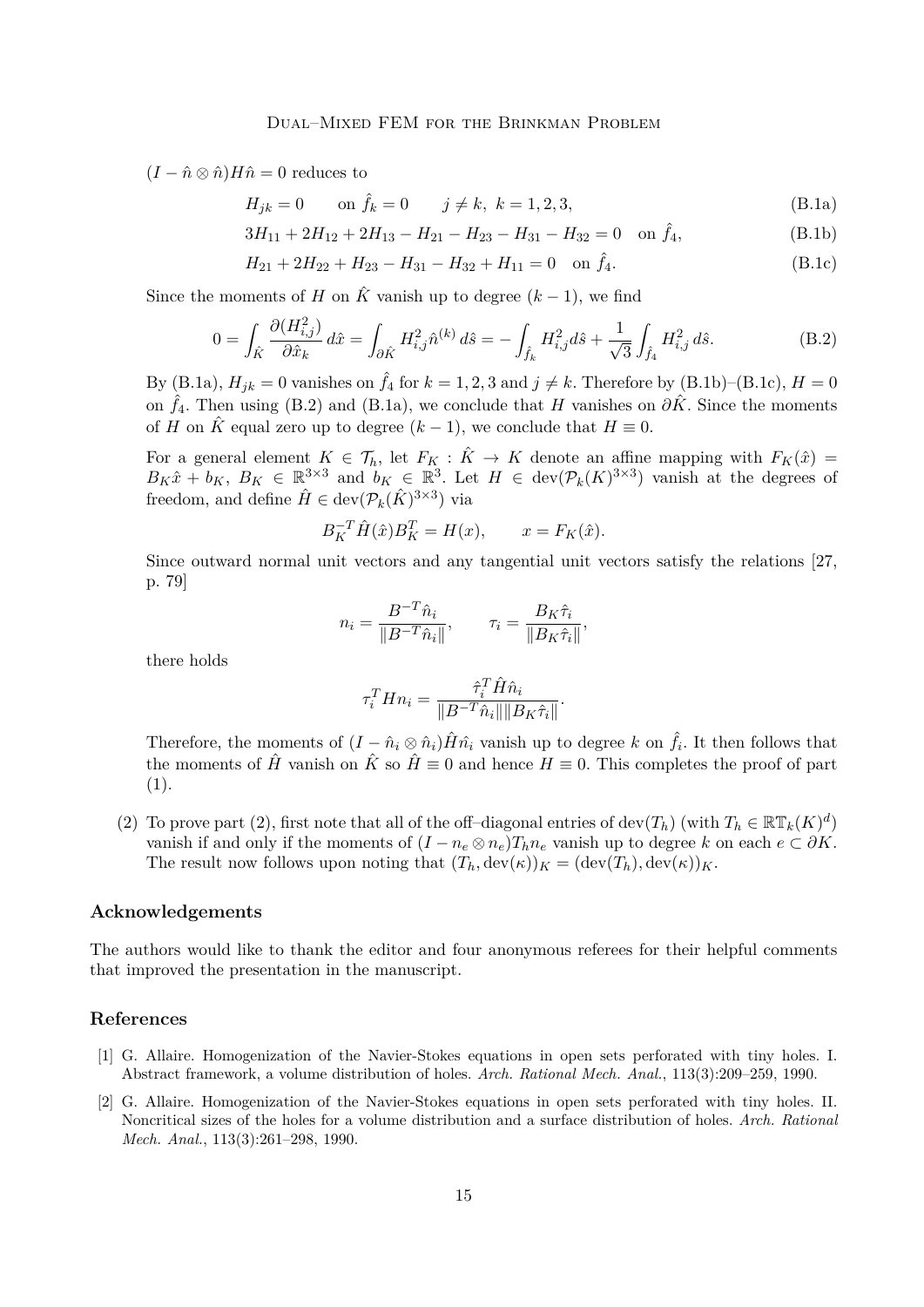- <span id="page-16-6"></span>[3] F. Anisi, N. Salehi-Nik, G. Amoabediny, B. Pouran, N. Haghighipour, and B. Zandieh-Doulabi. Applying shear stress to endothelial cells in a new perfusion chamber: hydrodynamic analysis. *Journal of Artificial Organs*, 17(4):329–336, DEC 2014.
- <span id="page-16-2"></span>[4] T. Arbogast and H.L. Lehr. Homogenization of a Darcy-Stokes system modeling vuggy porous media. *Comput. Geosci.*, 10(3):291–302, 2006.
- <span id="page-16-18"></span>[5] D.N. Arnold, J. Jr. Douglas, and C.P. Gupta. A family of higher order mixed finite element methods for plane elasticity. *Numer. Math.*, 45(1):1–22, 1984.
- <span id="page-16-17"></span>[6] D. Boffi, F. Brezzi, L.F. Demkowicz, R.G. Durán, R.S. Falk, and M. Fortin. *Mixed Finite Elements, Compatibility Conditions, and Applications*, volume 1939 of *Lecture Notes in Mathematics*. Springer-Verlag, Berlin, 2008. Lectures given at the C.I.M.E. Summer School held in Cetraro, June 26–July 1, 2006, Edited by Boffi and Lucia Gastaldi.
- <span id="page-16-19"></span>[7] F. Brezzi, J. Jr. Douglas, M. Fortin, and L.D. Marini. Efficient rectangular mixed finite elements in two and three space variables. *RAIRO Modél. Math. Anal. Numér.*, 21(4):581–604, 1987.
- <span id="page-16-16"></span>[8] F. Brezzi and M. Fortin. *Mixed and Hybrid Finite Element Methods*, volume 15 of *Springer Series in Computational Mathematics*. Springer-Verlag, New York, 1991.
- <span id="page-16-8"></span>[9] N. Chen, M. Gunzburger, and W. Wang. Asymptotic analysis of the differences between the Stokes-Darcy system with different interface conditions and the Stokes-Brinkman system. *Journal of Mathematical Analysis and Applications*, 368(2):658 – 676, 2010.
- <span id="page-16-3"></span>[10] D.B. Das. Hydrodynamic modelling for groundwater flow through permeable reactive barriers. *Hydrological Processes*, 16(17):3393–3418, DEC 15 2002.
- <span id="page-16-15"></span>[11] G. N. Gatica, L.F. Gatica, and A. Márquez. Analysis of a pseudostress-based mixed finite element method for the Brinkman model of porous media flow. *Numer. Math.*, 126(4):635–677, 2014.
- <span id="page-16-10"></span>[12] G. N. Gatica, R. Oyarzúa, and F.-J. Sayas. Convergence of a family of Galerkin discretizations for the Stokes-Darcy coupled problem. *Numer. Methods Partial Differential Equations*, 27(3):721–748, 2011.
- <span id="page-16-7"></span>[13] R. Glowinski. *Numerical Methods for Nonlinear Variational Problems*. Springer Series in Computational Physics. Springer-Verlag, New York, 1984.
- <span id="page-16-5"></span>[14] M. Griebel and M. Klitz. Homogenization and numerical simulation of flow in geometries with textile microstructures. *Multiscale Model. Simul.*, 8(4):1439–1460, 2010.
- <span id="page-16-11"></span>[15] J. Guzmán and M. Neilan. A family of nonconforming elements for the Brinkman problem. *IMA J. Numer. Anal.*, 32(4):1484–1508, 2012.
- <span id="page-16-13"></span>[16] A. Hannukainen, M. Juntunen, and R. Stenberg. Computations with finite element methods for the Brinkman problem. *Comput. Geosci.*, 15(1):155–166, 2011.
- <span id="page-16-0"></span>[17] J.S. Howell and N.J. Walkington. Inf-sup conditions for twofold saddle point problems. *Numer. Math.*, 118(4):663–693, 2011.
- <span id="page-16-1"></span>[18] J.S. Howell and N.J. Walkington. Dual-mixed finite element methods for the Navier-Stokes equations. *ESAIM: M2AN*, 47(3):789–805, 2013.
- <span id="page-16-12"></span>[19] M. Juntunen and R. Stenberg. Analysis of finite element methods for the Brinkman problem. *Calcolo*, 47(3):129–147, 2010.
- <span id="page-16-9"></span>[20] G. Kanschat and B. Rivière. A strongly conservative finite element method for the coupling of Stokes and Darcy flow. *J. Comput. Phys.*, 229(17):5933–5943, 2010.
- <span id="page-16-4"></span>[21] T. Kaya and J. Goldak. Three-dimensional numerical analysis of heat and mass transfer in heat pipes. *Heat and Mass Transfer*, 43(8):775–785, JUN 2007.
- <span id="page-16-14"></span>[22] J. Könnö and R. Stenberg. *H*(div)-conforming finite elements for the Brinkman problem. *Math. Models Methods Appl. Sci.*, 21(11):2227–2248, 2011.